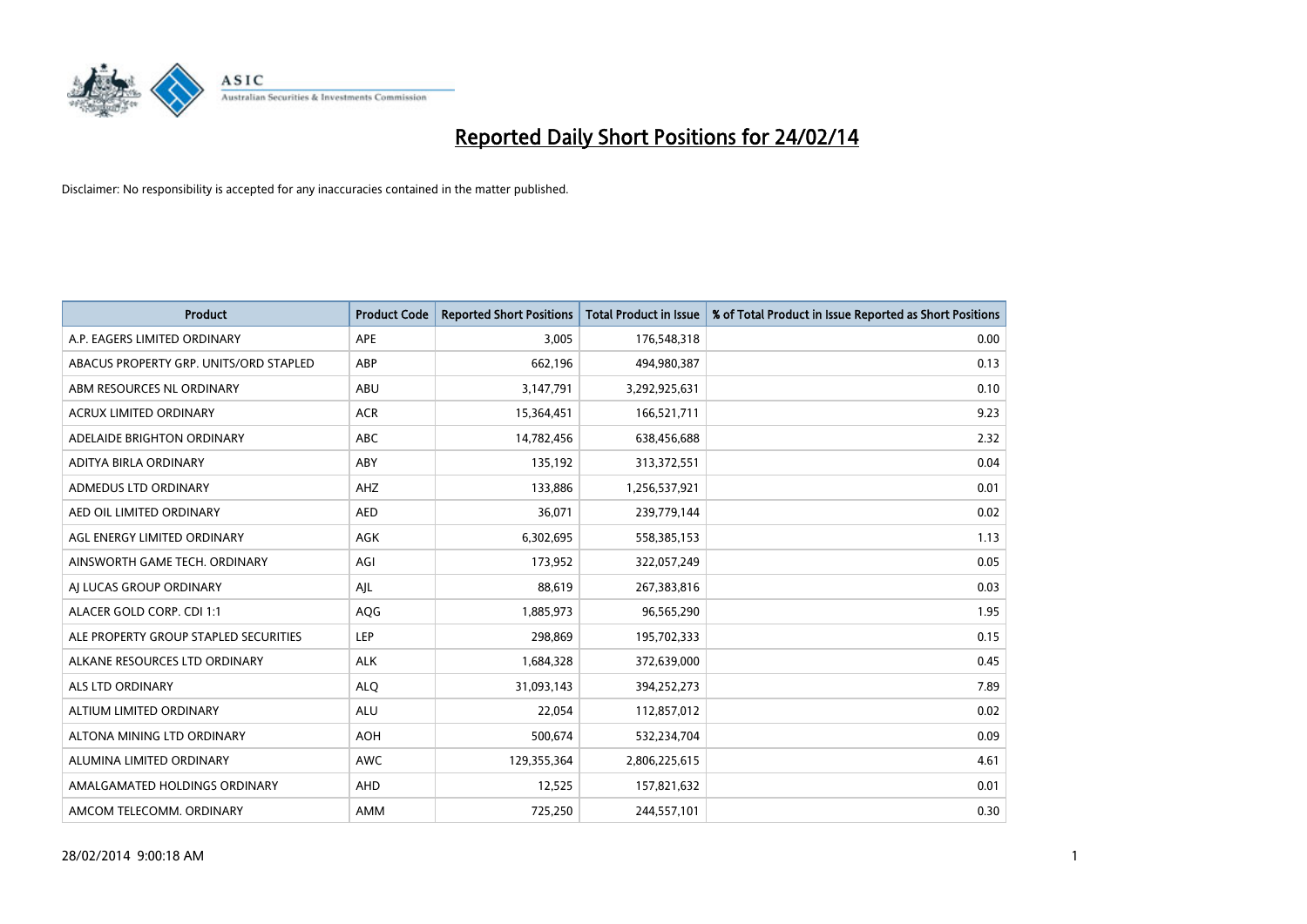

| <b>Product</b>                          | <b>Product Code</b> | <b>Reported Short Positions</b> | <b>Total Product in Issue</b> | % of Total Product in Issue Reported as Short Positions |
|-----------------------------------------|---------------------|---------------------------------|-------------------------------|---------------------------------------------------------|
| AMCOR LIMITED ORDINARY                  | AMC                 | 7,884,941                       | 1,206,684,923                 | 0.65                                                    |
| AMP CAPITAL CHINA ORDINARY UNITS        | AGF                 | 11,420,324                      | 366,112,610                   | 3.12                                                    |
| AMP LIMITED ORDINARY                    | AMP                 | 36,074,940                      | 2,957,737,964                 | 1.22                                                    |
| AMPELLA MINING ORDINARY                 | <b>AMX</b>          | 68,458                          | 248,008,943                   | 0.03                                                    |
| ANSELL LIMITED ORDINARY                 | <b>ANN</b>          | 2,864,199                       | 152,762,142                   | 1.87                                                    |
| ANTARES ENERGY LTD ORDINARY             | <b>AZZ</b>          | 1,006,904                       | 255,000,000                   | 0.39                                                    |
| ANZ BANKING GRP LTD ORDINARY            | ANZ                 | 5,874,890                       | 2,744,102,108                 | 0.21                                                    |
| APA GROUP STAPLED SECURITIES            | APA                 | 24,526,412                      | 835,750,807                   | 2.93                                                    |
| APN NEWS & MEDIA ORDINARY               | <b>APN</b>          | 8,270,026                       | 661,526,586                   | 1.25                                                    |
| AQUARIUS PLATINUM. ORDINARY             | <b>AOP</b>          | 2,986,834                       | 487,782,536                   | 0.61                                                    |
| AQUILA RESOURCES ORDINARY               | <b>AQA</b>          | 13,802,366                      | 411,804,442                   | 3.35                                                    |
| ARAFURA RESOURCE LTD ORDINARY           | ARU                 | 38,000                          | 441,270,644                   | 0.01                                                    |
| ARB CORPORATION ORDINARY                | ARP                 | 1,713,506                       | 72,481,302                    | 2.36                                                    |
| ARDENT LEISURE GROUP STAPLED SECURITIES | AAD                 | 2,580,121                       | 405,055,708                   | 0.64                                                    |
| ARENA REIT. ORDINARY UNITS              | <b>ARF</b>          | 7,000                           | 211,495,653                   | 0.00                                                    |
| ARISTOCRAT LEISURE ORDINARY             | ALL                 | 8,011,312                       | 551,418,047                   | 1.45                                                    |
| ARRIUM LTD ORDINARY                     | ARI                 | 27,466,062                      | 1,361,469,008                 | 2.02                                                    |
| ASCIANO LIMITED ORDINARY                | <b>AIO</b>          | 5,083,974                       | 975,385,664                   | 0.52                                                    |
| ASG GROUP LIMITED ORDINARY              | ASZ                 | 660,015                         | 206,720,839                   | 0.32                                                    |
| ASPEN GROUP ORD/UNITS STAPLED           | APZ                 | 12,781                          | 119,946,366                   | 0.01                                                    |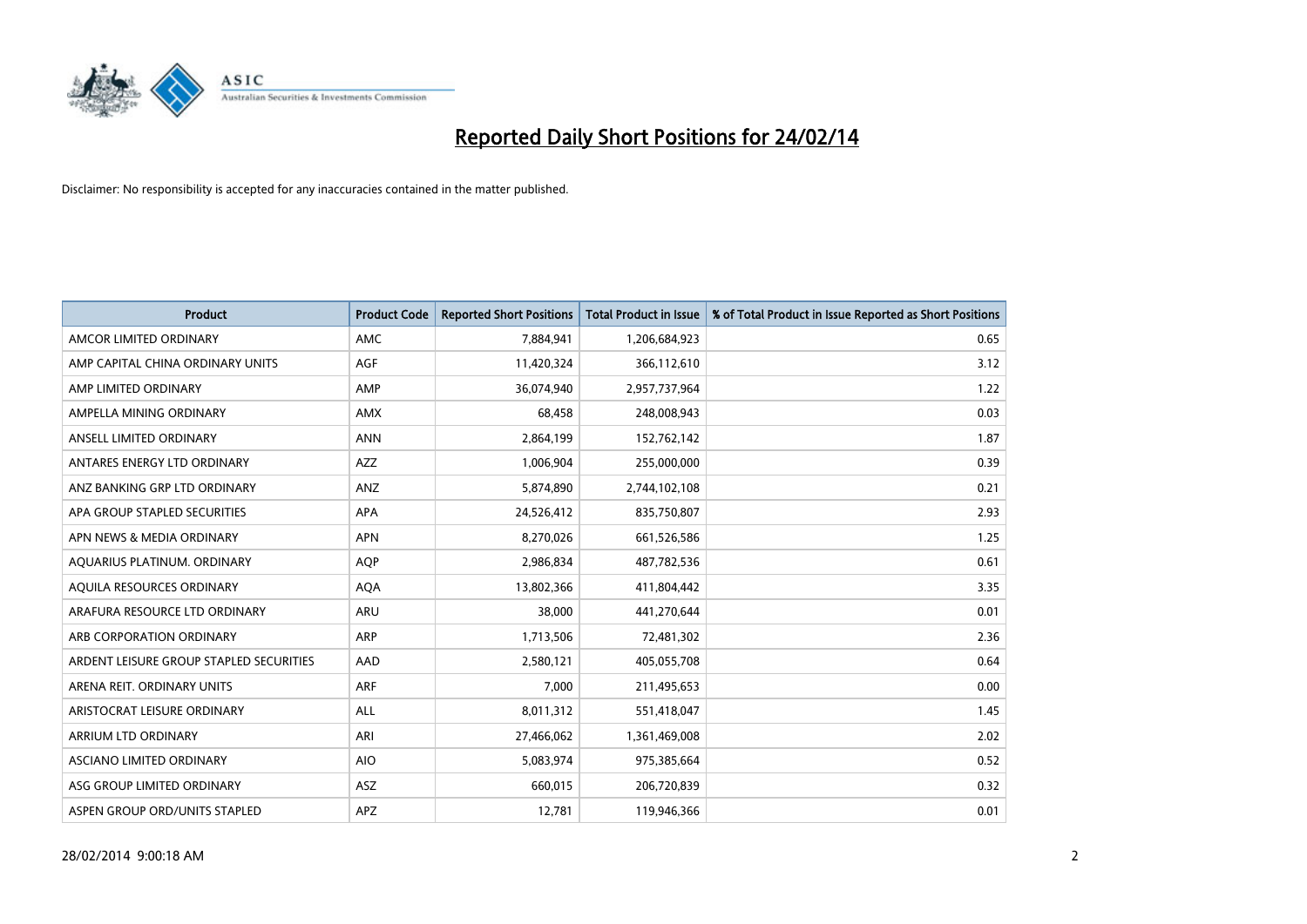

| <b>Product</b>                            | <b>Product Code</b> | <b>Reported Short Positions</b> | <b>Total Product in Issue</b> | % of Total Product in Issue Reported as Short Positions |
|-------------------------------------------|---------------------|---------------------------------|-------------------------------|---------------------------------------------------------|
| ASTRO JAP PROP GROUP STAPLED US PROHIBIT. | AJA                 | 7,647                           | 67,211,752                    | 0.01                                                    |
| ASX LIMITED ORDINARY                      | ASX                 | 3,673,444                       | 193,595,162                   | 1.90                                                    |
| ATLAS IRON LIMITED ORDINARY               | <b>AGO</b>          | 82,199,919                      | 915,496,158                   | 8.98                                                    |
| AURIZON HOLDINGS LTD ORDINARY             | AZJ                 | 8,882,134                       | 2,137,284,503                 | 0.42                                                    |
| <b>AURORA OIL &amp; GAS ORDINARY</b>      | <b>AUT</b>          | 4,044,631                       | 448,785,778                   | 0.90                                                    |
| AUSDRILL LIMITED ORDINARY                 | ASL                 | 25,770,572                      | 312,277,224                   | 8.25                                                    |
| AUSENCO LIMITED ORDINARY                  | AAX                 | 1,736,800                       | 168,449,799                   | 1.03                                                    |
| AUSTAL LIMITED ORDINARY                   | ASB                 | 447,989                         | 346,379,377                   | 0.13                                                    |
| AUSTBROKERS HOLDINGS ORDINARY             | <b>AUB</b>          | 729                             | 59,642,171                    | 0.00                                                    |
| AUSTIN ENGINEERING ORDINARY               | ANG                 | 498,887                         | 84,274,004                    | 0.59                                                    |
| AUSTRALAND PROPERTY STAPLED SECURITY      | <b>ALZ</b>          | 2,039,321                       | 578,324,670                   | 0.35                                                    |
| AUSTRALIAN AGRICULT, ORDINARY             | AAC                 | 4,089,952                       | 532,294,404                   | 0.77                                                    |
| AUSTRALIAN FOUNDAT. ORDINARY              | AFI                 | 1,160                           | 1,042,757,713                 | 0.00                                                    |
| AUSTRALIAN INFR LTD ORDINARY              | <b>AIX</b>          | 20,098                          | 620,733,944                   | 0.00                                                    |
| AUSTRALIAN PHARM, ORDINARY                | API                 | 10,364,421                      | 488,115,883                   | 2.12                                                    |
| AUTOMOTIVE HOLDINGS ORDINARY              | AHE                 | 582,652                         | 260,579,682                   | 0.22                                                    |
| AVEO GROUP STAPLED SECURITIES             | AOG                 | 10,996,347                      | 500,111,460                   | 2.20                                                    |
| AWE LIMITED ORDINARY                      | AWE                 | 509,489                         | 522,696,385                   | 0.10                                                    |
| <b>AZONTO PET LTD ORDINARY</b>            | <b>APY</b>          | 1                               | 1,158,625,100                 | 0.00                                                    |
| <b>BANDANNA ENERGY ORDINARY</b>           | <b>BND</b>          | 22,437,157                      | 528,481,199                   | 4.25                                                    |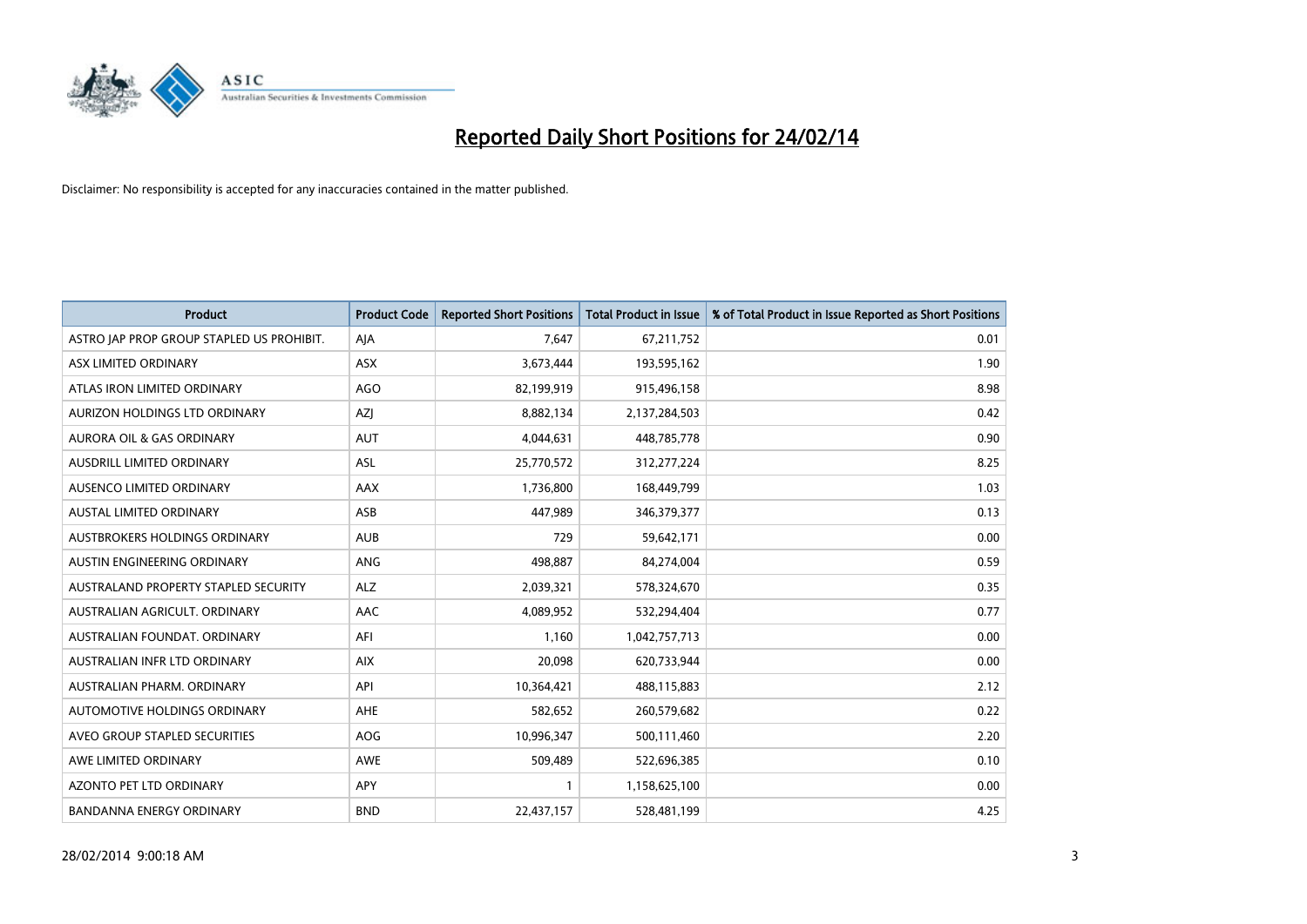

| <b>Product</b>                         | <b>Product Code</b> | <b>Reported Short Positions</b> | <b>Total Product in Issue</b> | % of Total Product in Issue Reported as Short Positions |
|----------------------------------------|---------------------|---------------------------------|-------------------------------|---------------------------------------------------------|
| BANK OF QUEENSLAND. ORDINARY           | <b>BOO</b>          | 2,812,985                       | 322,566,581                   | 0.87                                                    |
| <b>BANNERMAN RESOURCES ORDINARY</b>    | <b>BMN</b>          | 603,598                         | 322,885,298                   | 0.19                                                    |
| <b>BASE RES LIMITED ORDINARY</b>       | <b>BSE</b>          | 6,787,802                       | 561,840,029                   | 1.21                                                    |
| BATHURST RES LTD. ORDINARY             | <b>BRL</b>          | 15,969,376                      | 821,457,725                   | 1.94                                                    |
| <b>BC IRON LIMITED ORDINARY</b>        | <b>BCI</b>          | 139,705                         | 123,928,630                   | 0.11                                                    |
| BEACH ENERGY LIMITED ORDINARY          | <b>BPT</b>          | 17,890,316                      | 1,278,348,742                 | 1.40                                                    |
| BEADELL RESOURCE LTD ORDINARY          | <b>BDR</b>          | 37,678,004                      | 790,777,280                   | 4.76                                                    |
| <b>BEGA CHEESE LTD ORDINARY</b>        | <b>BGA</b>          | 65.777                          | 152,245,802                   | 0.04                                                    |
| BENDIGO AND ADELAIDE ORDINARY          | <b>BEN</b>          | 11,541,788                      | 410,010,013                   | 2.82                                                    |
| BENTHAM IMF LTD ORDINARY               | <b>IMF</b>          | 3,635,344                       | 164,380,143                   | 2.21                                                    |
| BERKELEY RESOURCES ORDINARY            | <b>BKY</b>          | 150,200                         | 180,361,323                   | 0.08                                                    |
| BETASHARES ASX RES ETF UNITS           | <b>ORE</b>          | 517,432                         | 3,020,814                     | 17.13                                                   |
| <b>BHP BILLITON LIMITED ORDINARY</b>   | <b>BHP</b>          | 10,295,215                      | 3,211,691,105                 | 0.32                                                    |
| <b>BILLABONG ORDINARY</b>              | <b>BBG</b>          | 10,659,642                      | 809,998,300                   | 1.32                                                    |
| <b>BLACKMORES LIMITED ORDINARY</b>     | <b>BKL</b>          | 11,684                          | 17,046,032                    | 0.07                                                    |
| BLACKTHORN RESOURCES ORD US PROHIBITED | <b>BTR</b>          | 548,389                         | 164,285,950                   | 0.33                                                    |
| BLUESCOPE STEEL LTD ORDINARY           | <b>BSL</b>          | 6,483,060                       | 558,733,728                   | 1.16                                                    |
| <b>BOART LONGYEAR ORDINARY</b>         | <b>BLY</b>          | 39,190,992                      | 461,163,412                   | 8.50                                                    |
| <b>BOOM LOGISTICS ORDINARY</b>         | <b>BOL</b>          | 149,999                         | 474,868,764                   | 0.03                                                    |
| BORAL LIMITED. ORDINARY                | <b>BLD</b>          | 45,340,824                      | 778,739,826                   | 5.82                                                    |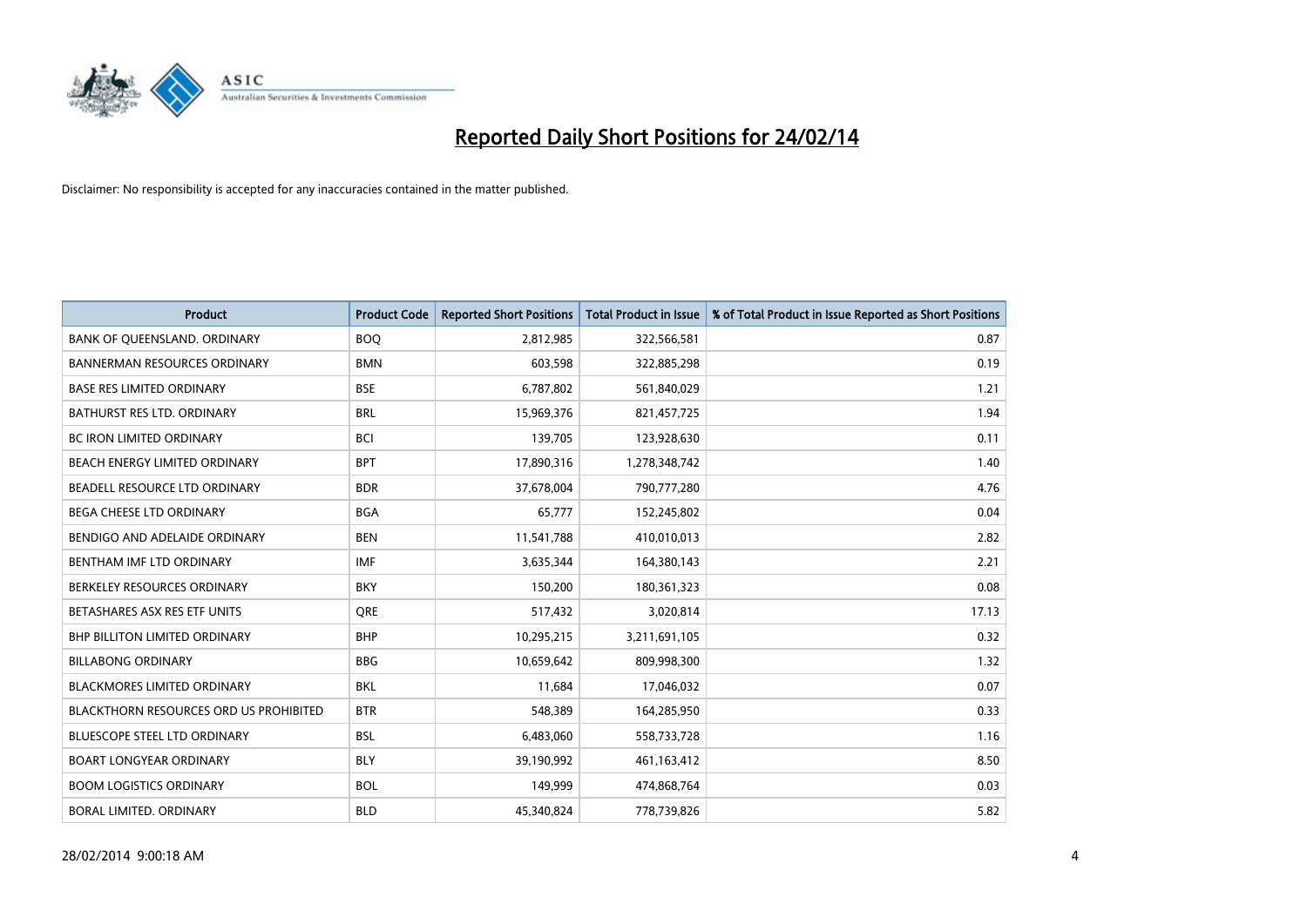

| <b>Product</b>                          | <b>Product Code</b> | <b>Reported Short Positions</b> | <b>Total Product in Issue</b> | % of Total Product in Issue Reported as Short Positions |
|-----------------------------------------|---------------------|---------------------------------|-------------------------------|---------------------------------------------------------|
| <b>BRADKEN LIMITED ORDINARY</b>         | <b>BKN</b>          | 20,317,904                      | 169,240,662                   | 12.01                                                   |
| <b>BRAMBLES LIMITED ORDINARY</b>        | <b>BXB</b>          | 1,475,560                       | 1,561,912,409                 | 0.09                                                    |
| <b>BREVILLE GROUP LTD ORDINARY</b>      | <b>BRG</b>          | 2,834,106                       | 130,095,322                   | 2.18                                                    |
| BRICKWORKS LIMITED ORDINARY             | <b>BKW</b>          | 58,596                          | 148,038,996                   | 0.04                                                    |
| BT INVESTMENT MNGMNT ORDINARY           | <b>BTT</b>          | 473,439                         | 282,727,073                   | 0.17                                                    |
| <b>BURU ENERGY ORDINARY</b>             | <b>BRU</b>          | 14,152,943                      | 298,505,530                   | 4.74                                                    |
| <b>BWP TRUST ORDINARY UNITS</b>         | <b>BWP</b>          | 4,188,606                       | 627,165,919                   | 0.67                                                    |
| <b>CABCHARGE AUSTRALIA ORDINARY</b>     | CAB                 | 12,127,639                      | 120,430,683                   | 10.07                                                   |
| CALTEX AUSTRALIA ORDINARY               | <b>CTX</b>          | 1,564,366                       | 270,000,000                   | 0.58                                                    |
| CAPE LAMBERT RES LTD ORDINARY           | <b>CFE</b>          | 19,764                          | 667,938,887                   | 0.00                                                    |
| <b>CARDNO LIMITED ORDINARY</b>          | CDD                 | 6,687,398                       | 146,779,250                   | 4.56                                                    |
| <b>CARINDALE PROPERTY UNIT</b>          | <b>CDP</b>          | 443                             | 70,000,000                    | 0.00                                                    |
| CARNARVON PETROLEUM ORDINARY            | <b>CVN</b>          | 12,220                          | 986,565,952                   | 0.00                                                    |
| CARSALES.COM LTD ORDINARY               | <b>CRZ</b>          | 7,348,779                       | 237,773,965                   | 3.09                                                    |
| <b>CASH CONVERTERS ORDINARY</b>         | CCV                 | 8,765,411                       | 426,302,767                   | 2.06                                                    |
| CEDAR WOODS PROP. ORDINARY              | <b>CWP</b>          | 54,974                          | 73,732,683                    | 0.07                                                    |
| CENTRAL PETROLEUM ORDINARY              | <b>CTP</b>          | 560,892                         | 309,219,473                   | 0.18                                                    |
| CFS RETAIL TRUST GRP STAPLED SECURITIES | <b>CFX</b>          | 56,071,673                      | 3,018,050,810                 | 1.86                                                    |
| <b>CHALLENGER LIMITED ORDINARY</b>      | <b>CGF</b>          | 1,244,398                       | 530,862,585                   | 0.23                                                    |
| CHARTER HALL GROUP STAPLED US PROHIBIT. | <b>CHC</b>          | 542,647                         | 309,358,198                   | 0.18                                                    |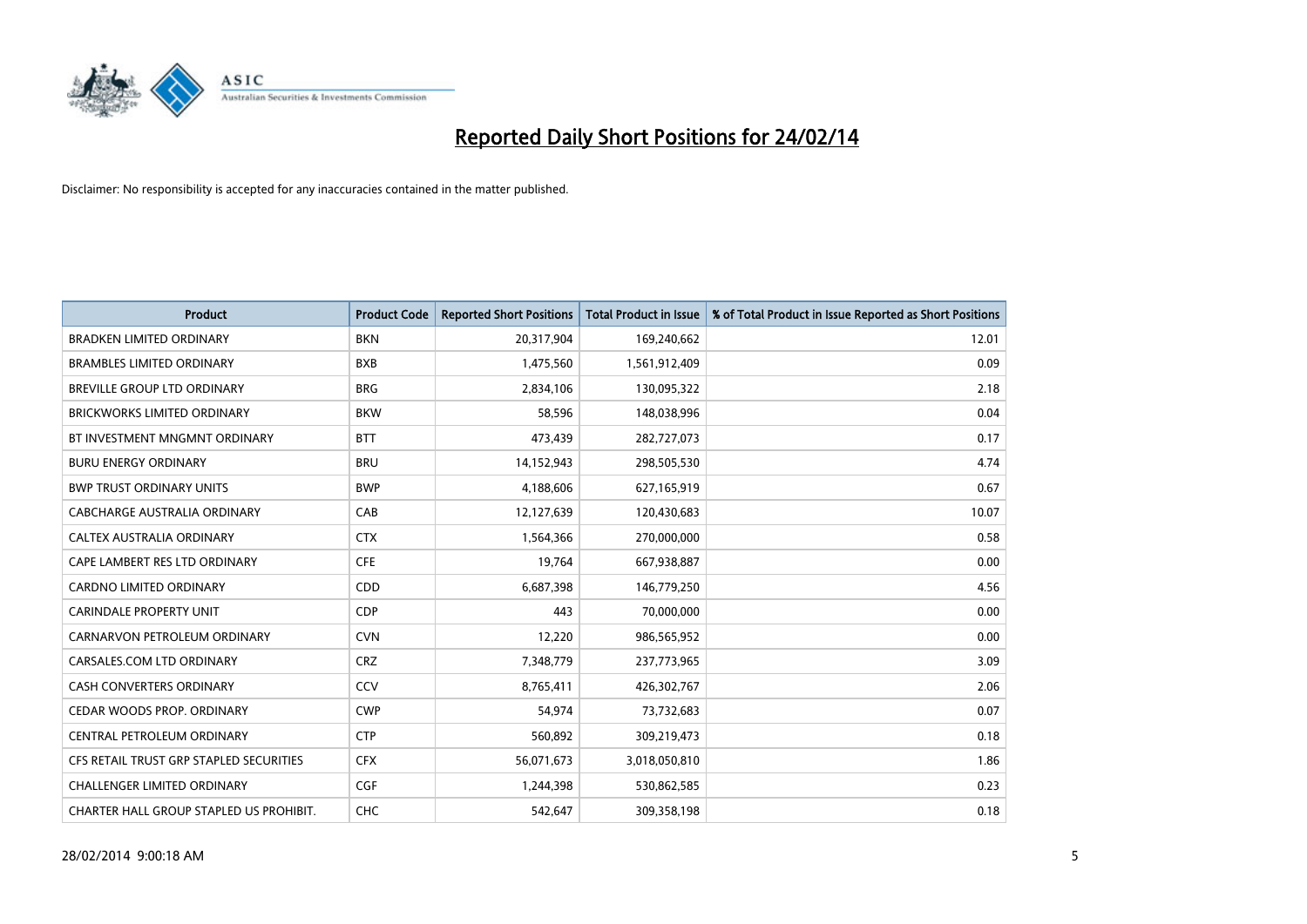

| <b>Product</b>                          | <b>Product Code</b> | <b>Reported Short Positions</b> | <b>Total Product in Issue</b> | % of Total Product in Issue Reported as Short Positions |
|-----------------------------------------|---------------------|---------------------------------|-------------------------------|---------------------------------------------------------|
| <b>CHARTER HALL RETAIL UNITS</b>        | <b>COR</b>          | 10,395,850                      | 365,082,785                   | 2.85                                                    |
| <b>CHORUS LIMITED ORDINARY</b>          | <b>CNU</b>          | 1,338,790                       | 396,369,767                   | 0.34                                                    |
| CITIGOLD CORP LTD ORDINARY              | <b>CTO</b>          | 153,427                         | 1,495,764,906                 | 0.01                                                    |
| CLINUVEL PHARMACEUT. ORDINARY           | <b>CUV</b>          | 600                             | 38,217,038                    | 0.00                                                    |
| COAL OF AFRICA LTD ORDINARY             | <b>CZA</b>          | 426                             | 1,048,368,613                 | 0.00                                                    |
| <b>COALSPUR MINES LTD ORDINARY</b>      | <b>CPL</b>          | 7,240,483                       | 641,394,435                   | 1.13                                                    |
| <b>COBAR CONSOLIDATED ORDINARY</b>      | CCU                 | 100,000                         | 329,715,353                   | 0.03                                                    |
| COCA-COLA AMATIL ORDINARY               | <b>CCL</b>          | 15,090,826                      | 763,590,249                   | 1.98                                                    |
| <b>COCHLEAR LIMITED ORDINARY</b>        | <b>COH</b>          | 9,340,641                       | 57,062,020                    | 16.37                                                   |
| <b>COCKATOO COAL ORDINARY</b>           | <b>COK</b>          | 167,987                         | 4,514,548,852                 | 0.00                                                    |
| CODAN LIMITED ORDINARY                  | <b>CDA</b>          | 509,837                         | 176,969,924                   | 0.29                                                    |
| <b>COFFEY INTERNATIONAL ORDINARY</b>    | <b>COF</b>          | 18,921                          | 255,833,165                   | 0.01                                                    |
| <b>COKAL LTD ORDINARY</b>               | <b>CKA</b>          | 13,650                          | 471,103,926                   | 0.00                                                    |
| <b>COLLECTION HOUSE ORDINARY</b>        | <b>CLH</b>          | 1,932,804                       | 128,969,148                   | 1.50                                                    |
| COMMONWEALTH BANK, ORDINARY             | <b>CBA</b>          | 11,263,121                      | 1,611,928,836                 | 0.70                                                    |
| <b>COMMONWEALTH PROP ORDINARY UNITS</b> | <b>CPA</b>          | 14,352,313                      | 2,347,003,413                 | 0.61                                                    |
| <b>COMPASS RESOURCES ORDINARY</b>       | <b>CMR</b>          | 7,472                           | 1,403,744,100                 | 0.00                                                    |
| COMPUTERSHARE LTD ORDINARY              | <b>CPU</b>          | 11,317,265                      | 556,203,079                   | 2.03                                                    |
| <b>COOPER ENERGY LTD ORDINARY</b>       | <b>COE</b>          | 104,721                         | 329,235,509                   | 0.03                                                    |
| CORP TRAVEL LIMITED ORDINARY            | <b>CTD</b>          | 26,430                          | 89,890,762                    | 0.03                                                    |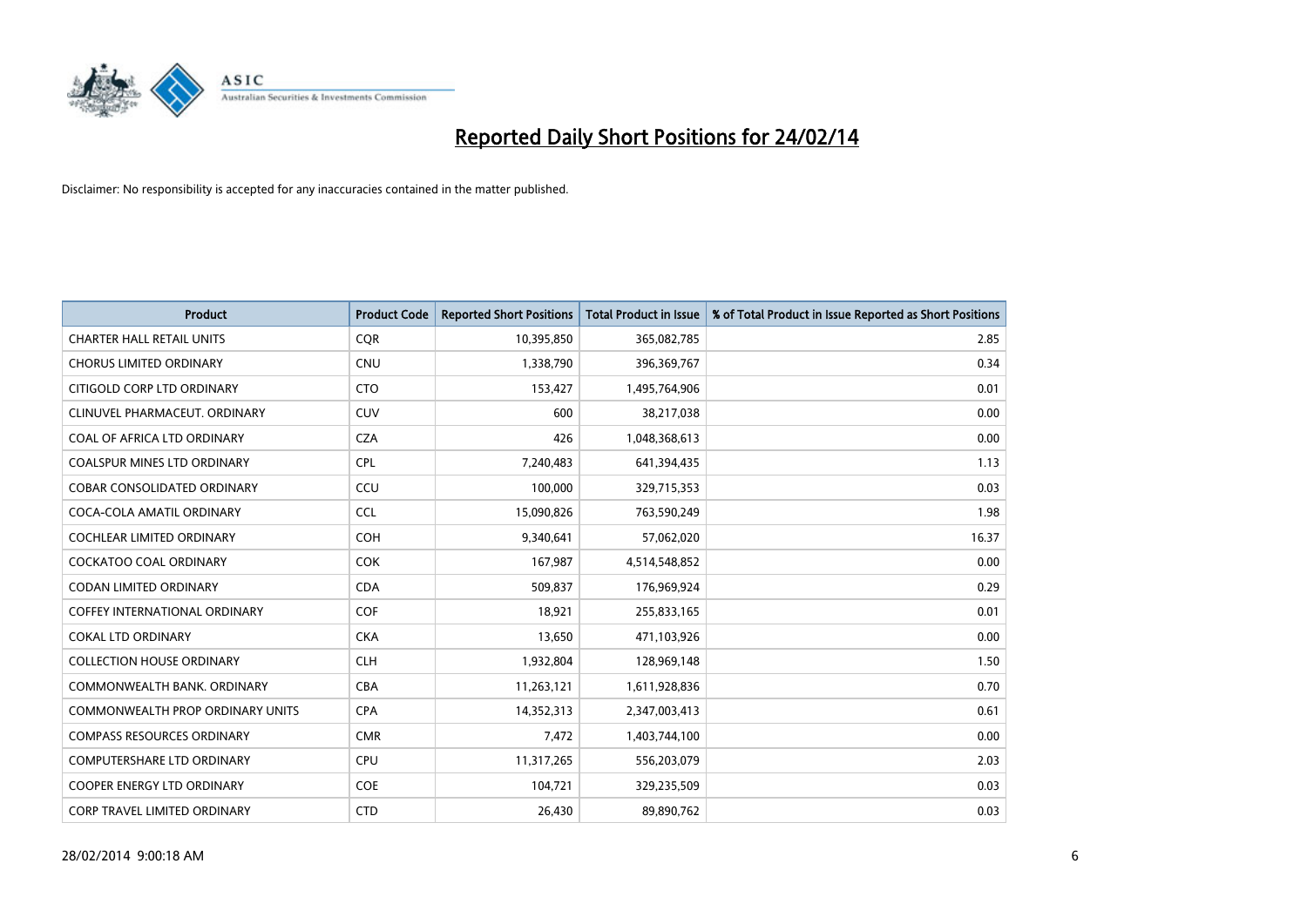

| <b>Product</b>                          | <b>Product Code</b> | <b>Reported Short Positions</b> | <b>Total Product in Issue</b> | % of Total Product in Issue Reported as Short Positions |
|-----------------------------------------|---------------------|---------------------------------|-------------------------------|---------------------------------------------------------|
| <b>COVER-MORE GRP LTD ORDINARY</b>      | <b>CVO</b>          | 1,802,383                       | 317,750,000                   | 0.57                                                    |
| <b>CREDIT CORP GROUP ORDINARY</b>       | <b>CCP</b>          | 137,598                         | 46,131,882                    | 0.30                                                    |
| <b>CROMWELL PROP STAPLED SECURITIES</b> | <b>CMW</b>          | 16,017,564                      | 1,724,697,156                 | 0.93                                                    |
| <b>CROWE HORWATH AUS ORDINARY</b>       | <b>CRH</b>          | 732,551                         | 273,005,429                   | 0.27                                                    |
| <b>CROWN RESORTS LTD ORDINARY</b>       | <b>CWN</b>          | 4,098,452                       | 728,394,185                   | 0.56                                                    |
| <b>CSG LIMITED ORDINARY</b>             | CSV                 | 807                             | 278,973,075                   | 0.00                                                    |
| <b>CSL LIMITED ORDINARY</b>             | <b>CSL</b>          | 744,399                         | 484,113,980                   | 0.15                                                    |
| <b>CSR LIMITED ORDINARY</b>             | <b>CSR</b>          | 16,030,023                      | 506,000,315                   | 3.17                                                    |
| <b>CUDECO LIMITED ORDINARY</b>          | CDU                 | 7,995,267                       | 234,033,408                   | 3.42                                                    |
| DART ENERGY LTD ORDINARY                | <b>DTE</b>          | 4,660,513                       | 1,108,752,733                 | 0.42                                                    |
| DATA#3 LIMITED ORDINARY                 | <b>DTL</b>          | 205,040                         | 153,974,950                   | 0.13                                                    |
| DAVID JONES LIMITED ORDINARY            | <b>DJS</b>          | 35,322,699                      | 537,137,845                   | 6.58                                                    |
| <b>DECMIL GROUP LIMITED ORDINARY</b>    | <b>DCG</b>          | 2,945,964                       | 168,657,794                   | 1.75                                                    |
| DEEP YELLOW LIMITED ORDINARY            | <b>DYL</b>          | 10,002                          | 1,614,056,807                 | 0.00                                                    |
| DEVINE LIMITED ORDINARY                 | <b>DVN</b>          | 10,000                          | 158,730,556                   | 0.01                                                    |
| DEXUS PROPERTY GROUP STAPLED UNITS      | <b>DXS</b>          | 15,170,314                      | 5,112,557,275                 | 0.30                                                    |
| DICK SMITH HLDGS ORDINARY               | <b>DSH</b>          | 8,922,732                       | 236,511,364                   | 3.77                                                    |
| DISCOVERY METALS LTD ORDINARY           | <b>DML</b>          | 4,783,302                       | 560,034,418                   | 0.85                                                    |
| DOMINO PIZZA ENTERPR ORDINARY           | <b>DMP</b>          | 1,774,452                       | 85,915,713                    | 2.07                                                    |
| DONACO INTERNATIONAL ORDINARY           | <b>DNA</b>          | 1,072,485                       | 401,051,771                   | 0.27                                                    |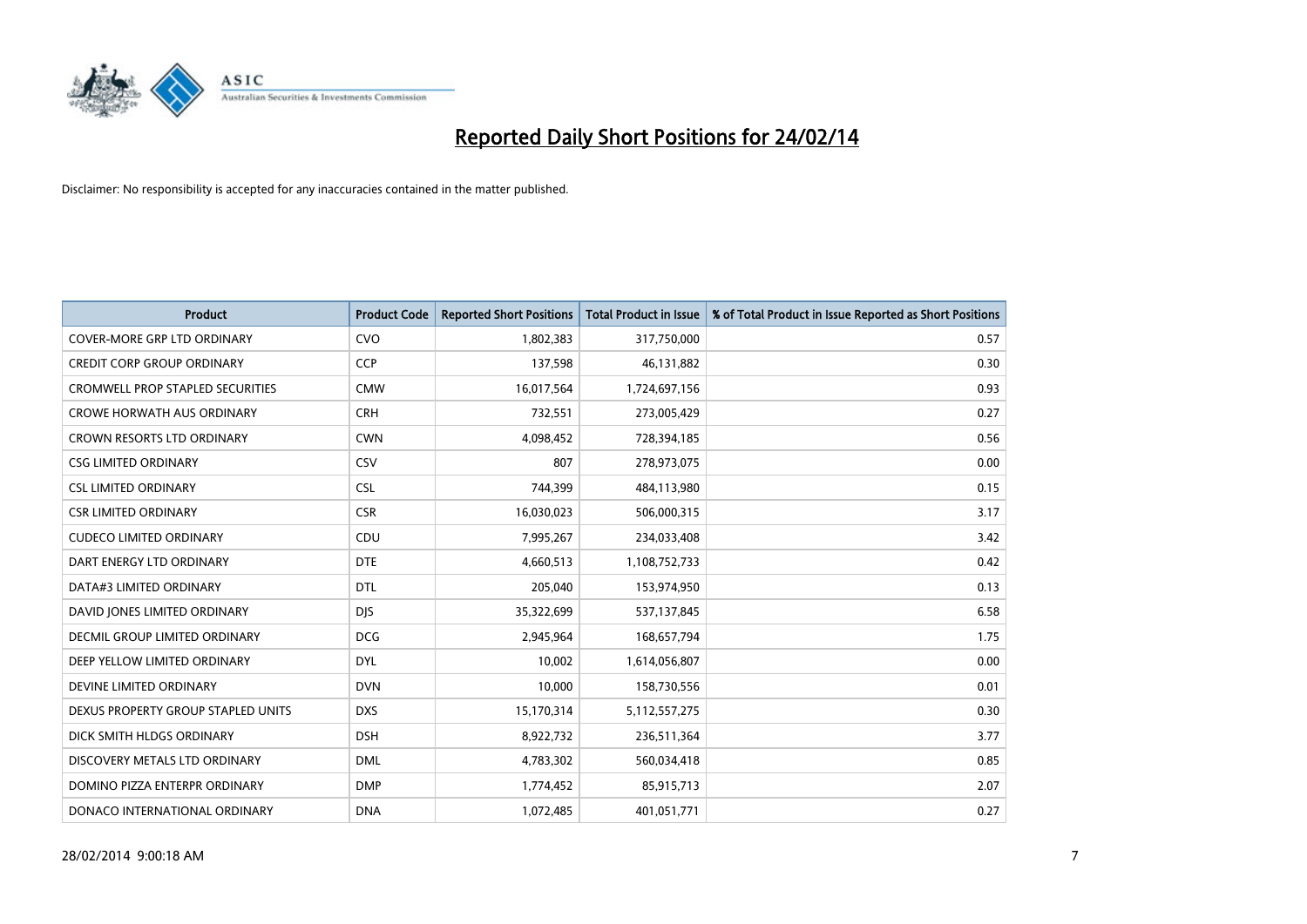

| <b>Product</b>                       | <b>Product Code</b> | <b>Reported Short Positions</b> | <b>Total Product in Issue</b> | % of Total Product in Issue Reported as Short Positions |
|--------------------------------------|---------------------|---------------------------------|-------------------------------|---------------------------------------------------------|
| DORAY MINERALS LTD ORDINARY          | <b>DRM</b>          | 7,963                           | 163,326,768                   | 0.00                                                    |
| DOWNER EDI LIMITED ORDINARY          | <b>DOW</b>          | 15,439,389                      | 434,734,970                   | 3.55                                                    |
| DRAGON MINING LTD ORDINARY           | <b>DRA</b>          | 69,500                          | 88,840,613                    | 0.08                                                    |
| DRILLSEARCH ENERGY ORDINARY          | <b>DLS</b>          | 12,836,409                      | 432,965,895                   | 2.96                                                    |
| DUET GROUP STAPLED US PROHIBIT.      | <b>DUE</b>          | 10,944,083                      | 1,296,528,384                 | 0.84                                                    |
| <b>DULUXGROUP LIMITED ORDINARY</b>   | <b>DLX</b>          | 478,202                         | 381,093,950                   | 0.13                                                    |
| <b>DWS LTD ORDINARY</b>              | <b>DWS</b>          | 6,964                           | 132,362,763                   | 0.01                                                    |
| ECHO ENTERTAINMENT ORDINARY          | <b>EGP</b>          | 21,274,422                      | 825,672,730                   | 2.58                                                    |
| <b>ELDERS LIMITED ORDINARY</b>       | <b>ELD</b>          | 19,776,311                      | 455,013,329                   | 4.35                                                    |
| ELEMENTAL MINERALS ORDINARY          | <b>ELM</b>          | 469,699                         | 303,263,391                   | 0.15                                                    |
| <b>EMECO HOLDINGS ORDINARY</b>       | <b>EHL</b>          | 11,794,533                      | 599,675,707                   | 1.97                                                    |
| <b>ENDEAVOUR MIN CORP CDI 1:1</b>    | <b>EVR</b>          | 117,185                         | 76,697,439                    | 0.15                                                    |
| ENERGY RESOURCES ORDINARY 'A'        | ERA                 | 11,593,297                      | 517,725,062                   | 2.24                                                    |
| <b>ENERGY WORLD CORPOR, ORDINARY</b> | <b>EWC</b>          | 59,468,224                      | 1,734,166,672                 | 3.43                                                    |
| <b>ENVESTRA LIMITED ORDINARY</b>     | <b>ENV</b>          | 2,722,766                       | 1,796,808,474                 | 0.15                                                    |
| EQUATORIAL RES LTD ORDINARY          | EQX                 | 2,009                           | 122,185,353                   | 0.00                                                    |
| ERM POWER LIMITED ORDINARY           | <b>EPW</b>          | 506,970                         | 238,714,606                   | 0.21                                                    |
| <b>ESERVGLOBAL LIMITED ORDINARY</b>  | ESV                 | 4,000,000                       | 253,545,997                   | 1.58                                                    |
| ETHANE PIPELINE STAPLED SECURITIES   | <b>EPX</b>          | 10,000                          | 69,302,275                    | 0.01                                                    |
| EVOLUTION MINING LTD ORDINARY        | <b>EVN</b>          | 27,079,573                      | 708,652,367                   | 3.82                                                    |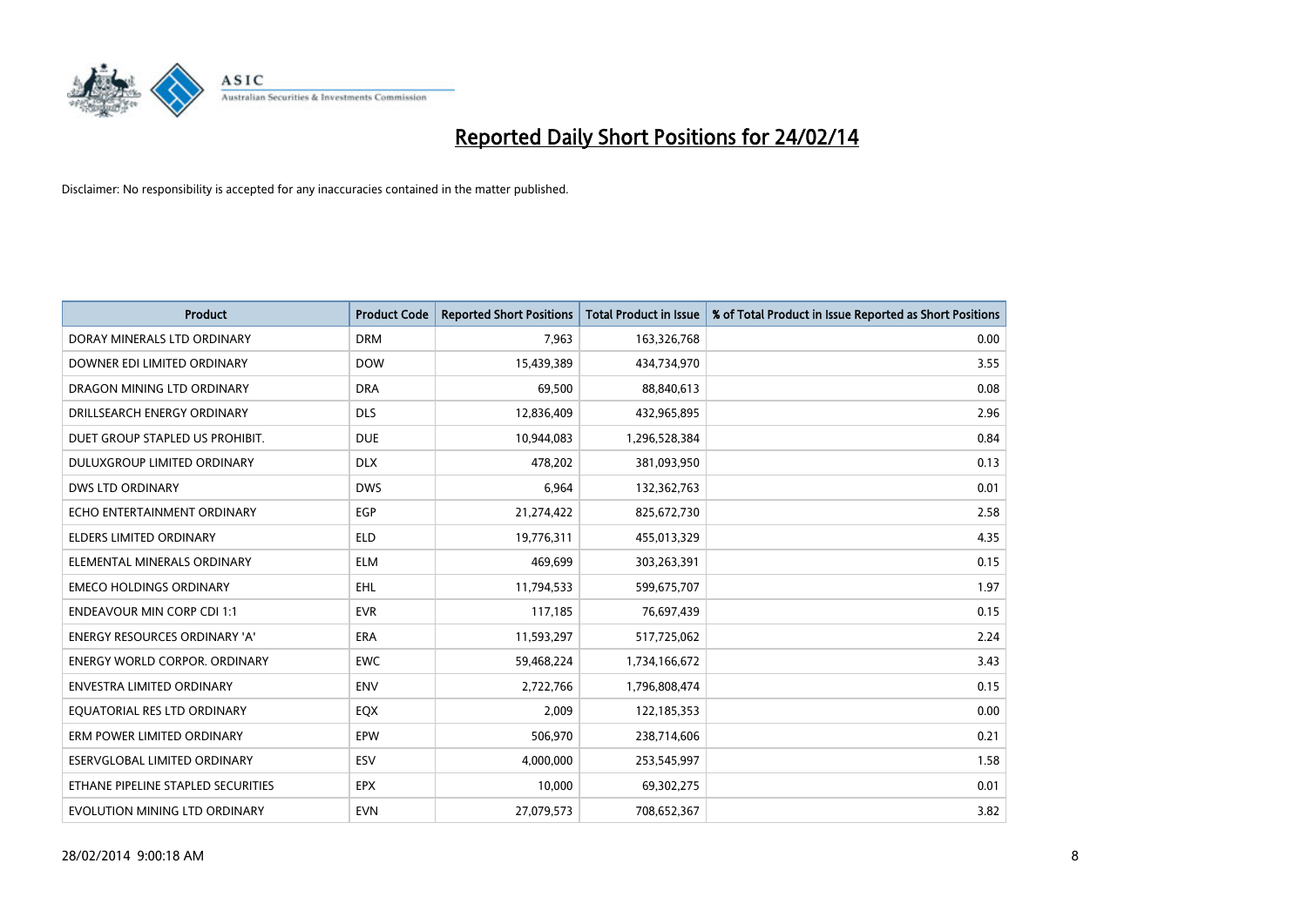

| <b>Product</b>                             | <b>Product Code</b> | <b>Reported Short Positions</b> | <b>Total Product in Issue</b> | % of Total Product in Issue Reported as Short Positions |
|--------------------------------------------|---------------------|---------------------------------|-------------------------------|---------------------------------------------------------|
| FAIRFAX MEDIA LTD ORDINARY                 | <b>FXI</b>          | 206,013,592                     | 2,351,955,725                 | 8.76                                                    |
| <b>FANTASTIC HOLDINGS ORDINARY</b>         | <b>FAN</b>          | 19,206                          | 103,068,398                   | 0.02                                                    |
| <b>FAR LTD ORDINARY</b>                    | <b>FAR</b>          | 32,716,921                      | 2,499,846,742                 | 1.31                                                    |
| FEDERATION CNTRES ORD/UNIT STAPLED SEC     | <b>FDC</b>          | 6,402,235                       | 1,427,641,565                 | 0.45                                                    |
| FISHER & PAYKEL H. ORDINARY                | <b>FPH</b>          | 1,532,729                       | 550,778,972                   | 0.28                                                    |
| FLEETWOOD CORP ORDINARY                    | <b>FWD</b>          | 2,332,110                       | 60,522,619                    | 3.85                                                    |
| FLETCHER BUILDING ORDINARY                 | <b>FBU</b>          | 1,564,834                       | 687,854,788                   | 0.23                                                    |
| FLEXIGROUP LIMITED ORDINARY                | <b>FXL</b>          | 1,220,585                       | 304,096,060                   | 0.40                                                    |
| FLIGHT CENTRE TRAVEL ORDINARY              | <b>FLT</b>          | 5,877,693                       | 100,543,059                   | 5.85                                                    |
| FLINDERS MINES LTD ORDINARY                | <b>FMS</b>          | 4,254,893                       | 1,826,866,748                 | 0.23                                                    |
| FOCUS MINERALS LTD ORDINARY                | <b>FML</b>          | 10,000,000                      | 9,137,375,877                 | 0.11                                                    |
| <b>FORGE GROUP LIMITED ORDINARY</b>        | FGE                 | 4,264,315                       | 86,169,014                    | 4.95                                                    |
| FORTESCUE METALS GRP ORDINARY              | <b>FMG</b>          | 183,239,452                     | 3,113,798,151                 | 5.88                                                    |
| <b>G.U.D. HOLDINGS ORDINARY</b>            | GUD                 | 4,852,033                       | 71,241,319                    | 6.81                                                    |
| <b>G8 EDUCATION LIMITED ORDINARY</b>       | <b>GEM</b>          | 2,272,864                       | 301,705,105                   | 0.75                                                    |
| <b>GALAXY RESOURCES ORDINARY</b>           | GXY                 | 329,458                         | 1,027,073,389                 | 0.03                                                    |
| <b>GBST HOLDINGS ORDINARY</b>              | GBT                 | 13,387                          | 66,561,725                    | 0.02                                                    |
| <b>GDI PROPERTY GRP STAPLED SECURITIES</b> | GDI                 | 1,923                           | 567,575,025                   | 0.00                                                    |
| <b>GENETIC TECHNOLOGIES ORDINARY</b>       | GTG                 | 621,000                         | 631,951,612                   | 0.10                                                    |
| <b>GEODYNAMICS LIMITED ORDINARY</b>        | GDY                 | 850                             | 406,452,608                   | 0.00                                                    |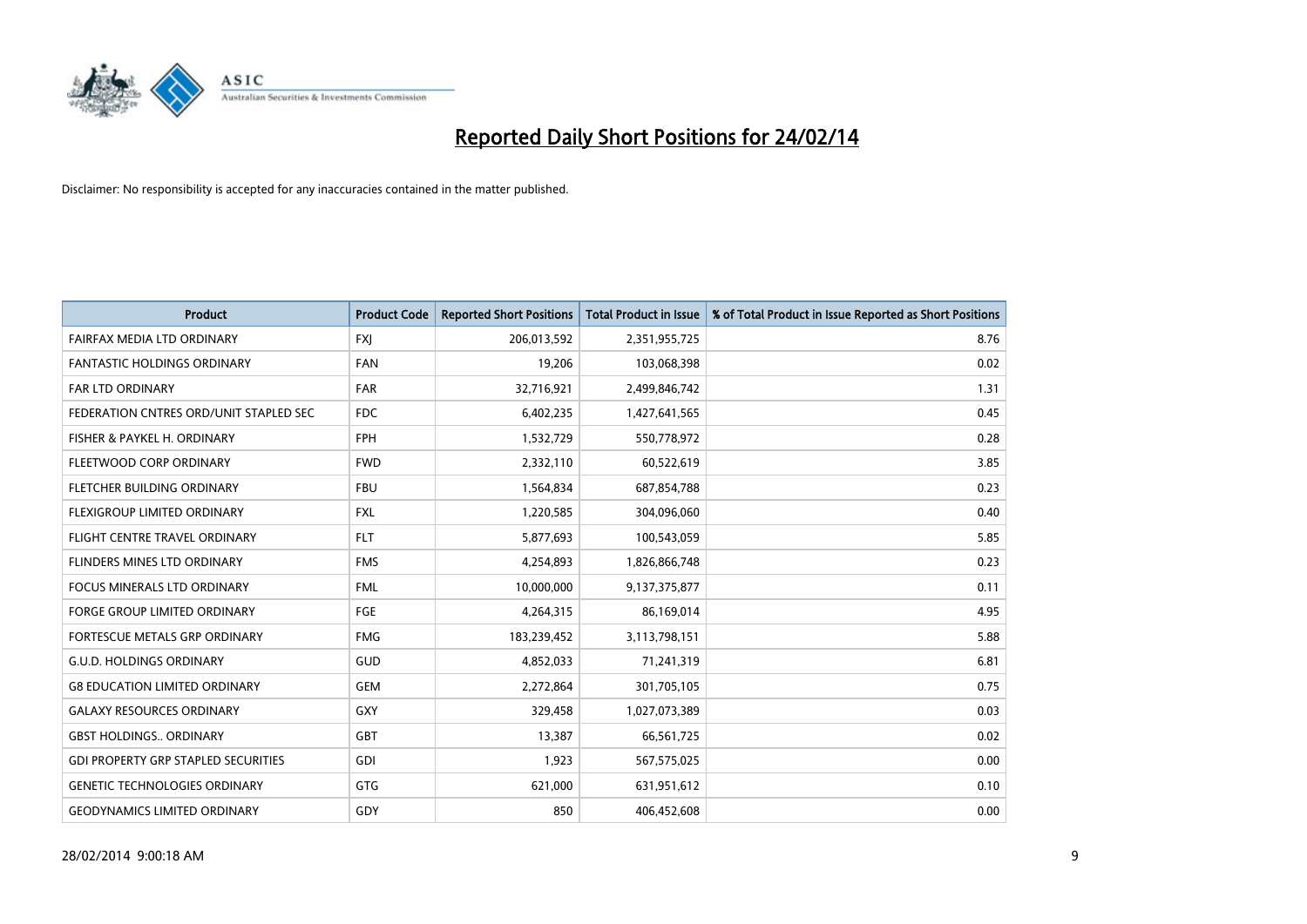

| <b>Product</b>                                   | <b>Product Code</b> | <b>Reported Short Positions</b> | <b>Total Product in Issue</b> | % of Total Product in Issue Reported as Short Positions |
|--------------------------------------------------|---------------------|---------------------------------|-------------------------------|---------------------------------------------------------|
| GI DYNAMICS, INC CDI US PROHIBITED               | GID                 | 921,000                         | 395,856,465                   | 0.23                                                    |
| <b>GINDALBIE METALS LTD ORDINARY</b>             | <b>GBG</b>          | 46,446,261                      | 1,493,660,842                 | 3.11                                                    |
| <b>GOODMAN FIELDER, ORDINARY</b>                 | <b>GFF</b>          | 49,697,573                      | 1,955,559,207                 | 2.54                                                    |
| <b>GOODMAN GROUP STAPLED</b>                     | <b>GMG</b>          | 3,407,442                       | 1,718,742,809                 | 0.20                                                    |
| <b>GPT GROUP STAPLED SEC.</b>                    | <b>GPT</b>          | 4,991,615                       | 1,685,779,634                 | 0.30                                                    |
| <b>GRAINCORP LIMITED A CLASS ORDINARY</b>        | <b>GNC</b>          | 613,090                         | 228,855,628                   | 0.27                                                    |
| <b>GRANGE RESOURCES. ORDINARY</b>                | GRR                 | 4,585,908                       | 1,157,097,869                 | 0.40                                                    |
| <b>GREENCROSS LIMITED ORDINARY</b>               | GXL                 | 42,850                          | 90,257,087                    | 0.05                                                    |
| <b>GREENLAND MIN EN LTD ORDINARY</b>             | GGG                 | 2,948,938                       | 574,572,911                   | 0.51                                                    |
| <b>GROWTHPOINT PROPERTY ORD/UNIT STAPLED SEC</b> | GOZ                 | 6,637                           | 475,705,269                   | 0.00                                                    |
| <b>GRYPHON MINERALS LTD ORDINARY</b>             | <b>GRY</b>          | 3,544,606                       | 400,889,282                   | 0.88                                                    |
| <b>GUILDFORD COAL LTD ORDINARY</b>               | <b>GUF</b>          | 230,759                         | 655,046,899                   | 0.04                                                    |
| <b>GUINNESS PEAT GROUP. CDI 1:1</b>              | <b>GPG</b>          | 81,925                          | 185,725,775                   | 0.04                                                    |
| <b>GUIARAT NRE COAL LTD ORDINARY</b>             | <b>GNM</b>          | 327,357                         | 3,099,388,006                 | 0.01                                                    |
| <b>GWA GROUP LTD ORDINARY</b>                    | <b>GWA</b>          | 8,849,122                       | 306,533,770                   | 2.89                                                    |
| HARVEY NORMAN ORDINARY                           | <b>HVN</b>          | 59,268,303                      | 1,062,316,784                 | 5.58                                                    |
| <b>HENDERSON GROUP CDI 1:1</b>                   | <b>HGG</b>          | 813,038                         | 664,031,107                   | 0.12                                                    |
| HFA HOLDINGS LIMITED ORDINARY                    | <b>HFA</b>          | 3,094,665                       | 118,738,157                   | 2.61                                                    |
| <b>HIGHLANDS PACIFIC ORDINARY</b>                | <b>HIG</b>          | 10,001                          | 854,261,346                   | 0.00                                                    |
| HILLGROVE RES LTD ORDINARY                       | <b>HGO</b>          | 525,345                         | 1,179,889,221                 | 0.04                                                    |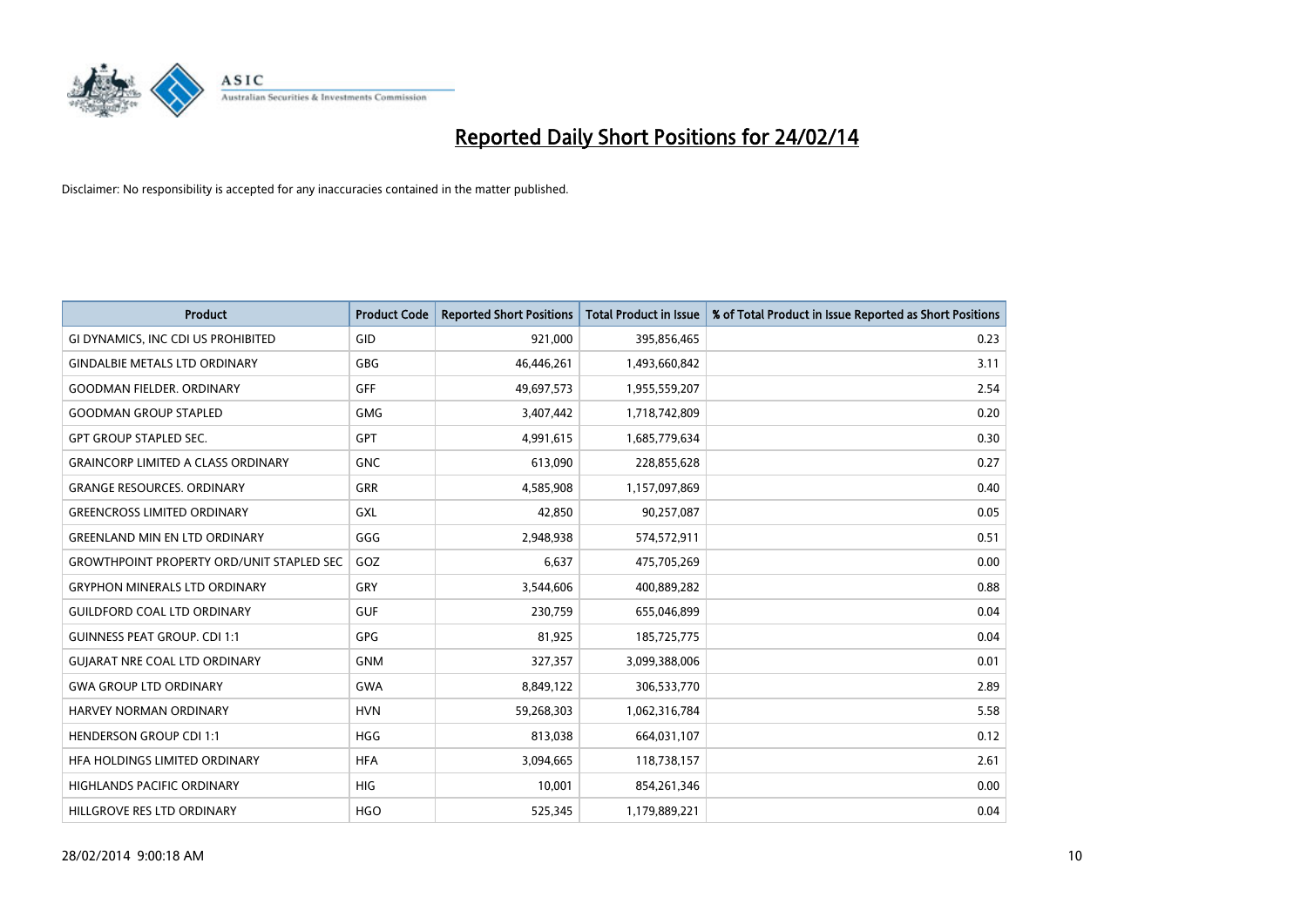

| <b>Product</b>                                | <b>Product Code</b> | <b>Reported Short Positions</b> | <b>Total Product in Issue</b> | % of Total Product in Issue Reported as Short Positions |
|-----------------------------------------------|---------------------|---------------------------------|-------------------------------|---------------------------------------------------------|
| <b>HILLS LTD ORDINARY</b>                     | HIL                 | 506,043                         | 236,619,450                   | 0.21                                                    |
| HORIZON OIL LIMITED ORDINARY                  | <b>HZN</b>          | 87,171,345                      | 1,301,147,932                 | 6.70                                                    |
| HOT CHILI LTD ORDINARY                        | <b>HCH</b>          | 10,000                          | 347,732,196                   | 0.00                                                    |
| <b>HOTEL PROPERTY STAPLED</b>                 | <b>HPI</b>          | 630,000                         | 132,870,000                   | 0.47                                                    |
| <b>IBUY GROUP LTD ORDINARY</b>                | <b>IBY</b>          | 490                             | 359,305,037                   | 0.00                                                    |
| <b>ICON ENERGY LIMITED ORDINARY</b>           | <b>ICN</b>          | 2,926                           | 615,774,351                   | 0.00                                                    |
| <b>IINET LIMITED ORDINARY</b>                 | <b>IIN</b>          | 322,649                         | 161,238,847                   | 0.20                                                    |
| ILUKA RESOURCES ORDINARY                      | ILU                 | 38,249,150                      | 418,700,517                   | 9.14                                                    |
| <b>IMDEX LIMITED ORDINARY</b>                 | <b>IMD</b>          | 4,101,679                       | 210,473,188                   | 1.95                                                    |
| <b>INCITEC PIVOT ORDINARY</b>                 | IPL                 | 24,735,135                      | 1,644,919,097                 | 1.50                                                    |
| INDEPENDENCE GROUP ORDINARY                   | <b>IGO</b>          | 5,134,141                       | 233,323,905                   | 2.20                                                    |
| <b>INDOCHINE MINING LTD ORDINARY</b>          | <b>IDC</b>          | 20,000                          | 965,200,471                   | 0.00                                                    |
| <b>INDOPHIL RESOURCES ORDINARY</b>            | <b>IRN</b>          | 819,633                         | 1,203,146,194                 | 0.07                                                    |
| <b>INFIGEN ENERGY STAPLED SECURITIES</b>      | <b>IFN</b>          | 3,284,441                       | 764,993,434                   | 0.43                                                    |
| <b>INSURANCE AUSTRALIA ORDINARY</b>           | IAG                 | 2,231,574                       | 2,341,618,048                 | 0.10                                                    |
| <b>INTREPID MINES ORDINARY</b>                | <b>IAU</b>          | 17,283,558                      | 556,612,782                   | 3.11                                                    |
| <b>INVESTA OFFICE FUND STAPLED SECURITIES</b> | <b>IOF</b>          | 467,104                         | 614,047,458                   | 0.08                                                    |
| <b>INVOCARE LIMITED ORDINARY</b>              | <b>IVC</b>          | 5,077,446                       | 110,030,298                   | 4.61                                                    |
| <b>IOOF HOLDINGS LTD ORDINARY</b>             | IFL                 | 1,954,618                       | 232,118,034                   | 0.84                                                    |
| <b>IPROPERTY GROUP LTD ORDINARY</b>           | <b>IPP</b>          | 242,390                         | 181,398,426                   | 0.13                                                    |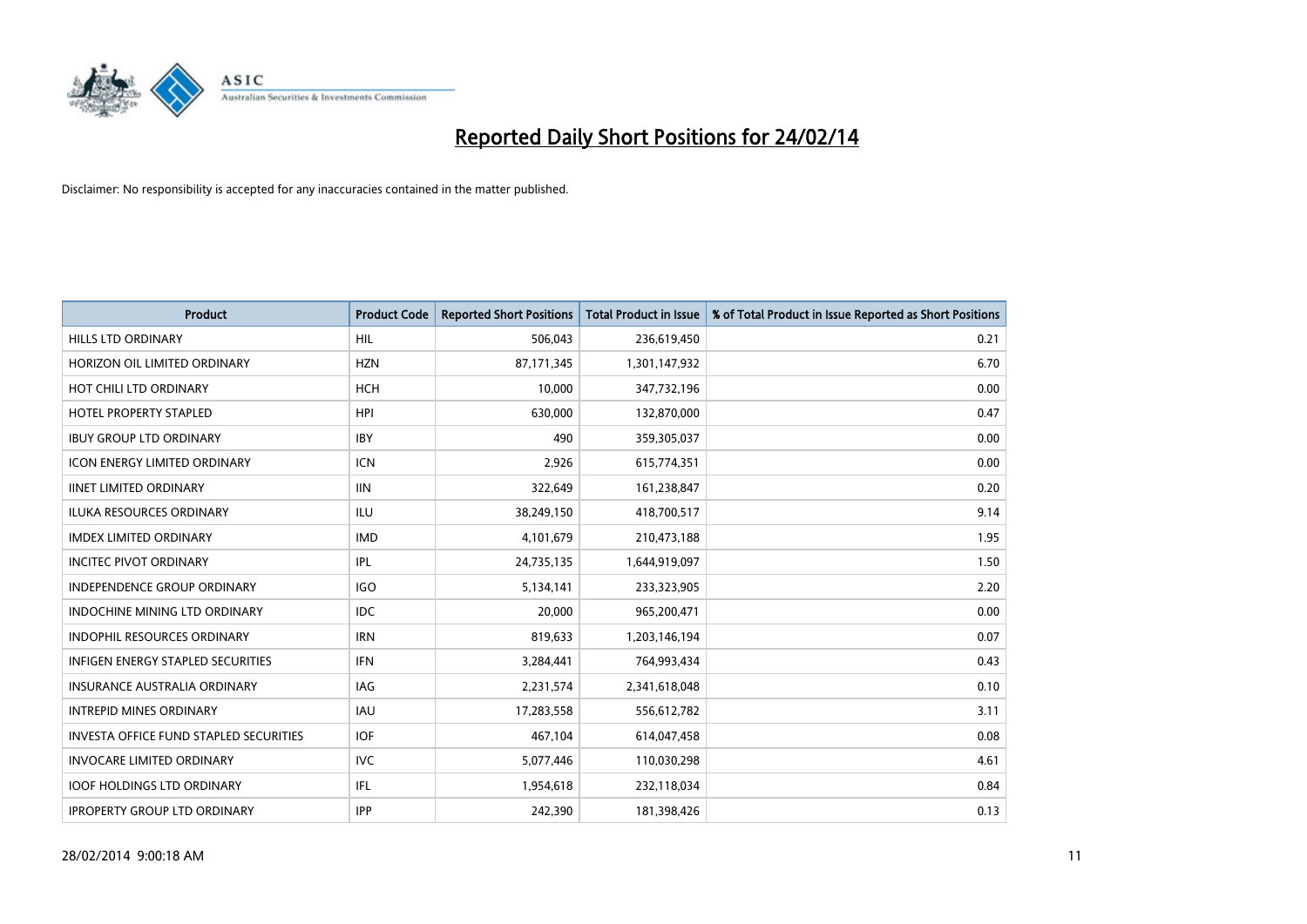

| <b>Product</b>                           | <b>Product Code</b> | <b>Reported Short Positions</b> | <b>Total Product in Issue</b> | % of Total Product in Issue Reported as Short Positions |
|------------------------------------------|---------------------|---------------------------------|-------------------------------|---------------------------------------------------------|
| <b>IRESS LIMITED ORDINARY</b>            | <b>IRE</b>          | 684.023                         | 158,585,126                   | 0.43                                                    |
| <b>IRON ORE HOLDINGS ORDINARY</b>        | <b>IOH</b>          | 26,197                          | 161,174,005                   | 0.02                                                    |
| <b>ISELECT LTD ORDINARY</b>              | <b>ISU</b>          | 196,557                         | 260,889,894                   | 0.08                                                    |
| JAMES HARDIE INDUST CHESS DEPOSITARY INT | <b>IHX</b>          | 4,475,152                       | 443,540,832                   | 1.01                                                    |
| <b>JB HI-FI LIMITED ORDINARY</b>         | <b>IBH</b>          | 11,109,728                      | 100,381,900                   | 11.07                                                   |
| <b>KAGARA LTD ORDINARY</b>               | KZL                 | 3,350,441                       | 798,953,117                   | 0.42                                                    |
| KAROON GAS AUSTRALIA ORDINARY            | <b>KAR</b>          | 7,533,828                       | 255,841,581                   | 2.94                                                    |
| KATHMANDU HOLD LTD ORDINARY              | <b>KMD</b>          | 330,529                         | 200,473,338                   | 0.16                                                    |
| <b>KBL MINING LIMITED ORDINARY</b>       | <b>KBL</b>          | 1,820                           | 393,535,629                   | 0.00                                                    |
| KINGSGATE CONSOLID. ORDINARY             | <b>KCN</b>          | 13,008,484                      | 164,154,349                   | 7.92                                                    |
| KINGSROSE MINING LTD ORDINARY            | <b>KRM</b>          | 868,553                         | 335,753,851                   | 0.26                                                    |
| LEIGHTON HOLDINGS ORDINARY               | LEI                 | 24,641,097                      | 337,235,188                   | 7.31                                                    |
| LEND LEASE GROUP UNIT/ORD STAPLED        | LLC                 | 7,841,702                       | 576,712,337                   | 1.36                                                    |
| LYCOPODIUM LIMITED ORDINARY              | LYL                 | 1                               | 38,955,103                    | 0.00                                                    |
| LYNAS CORPORATION ORDINARY               | <b>LYC</b>          | 161,565,870                     | 1,961,160,594                 | 8.24                                                    |
| M2 GRP LTD ORDINARY                      | <b>MTU</b>          | 10,527,352                      | 179,384,685                   | 5.87                                                    |
| MACA LIMITED ORDINARY                    | <b>MLD</b>          | 56,908                          | 176,476,373                   | 0.03                                                    |
| MACMAHON HOLDINGS ORDINARY               | <b>MAH</b>          | 211,815                         | 1,261,699,966                 | 0.02                                                    |
| MACO ATLAS ROADS GRP ORDINARY STAPLED    | <b>MOA</b>          | 10,750,303                      | 487,230,540                   | 2.21                                                    |
| MACQUARIE GROUP LTD ORDINARY             | <b>MOG</b>          | 1,680,856                       | 321,070,343                   | 0.52                                                    |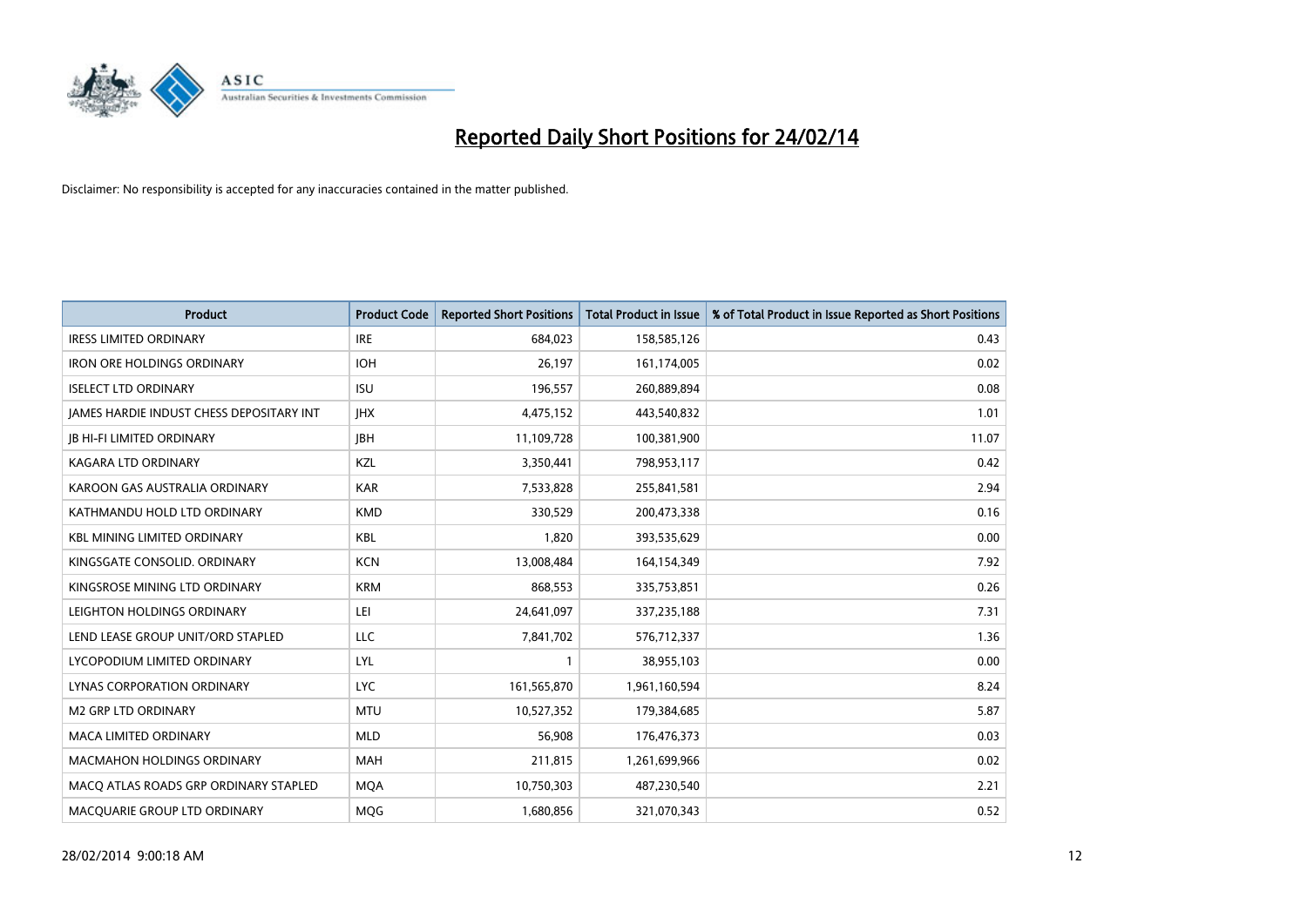

| <b>Product</b>                       | <b>Product Code</b> | <b>Reported Short Positions</b> | <b>Total Product in Issue</b> | % of Total Product in Issue Reported as Short Positions |
|--------------------------------------|---------------------|---------------------------------|-------------------------------|---------------------------------------------------------|
| MAGELLAN FIN GRP LTD ORDINARY        | <b>MFG</b>          | 1,710,236                       | 155,830,849                   | 1.10                                                    |
| <b>MATRIX C &amp; E LTD ORDINARY</b> | <b>MCE</b>          | 2,916,529                       | 94,555,428                    | 3.08                                                    |
| <b>MAVERICK DRILLING ORDINARY</b>    | <b>MAD</b>          | 7,580,853                       | 468,004,529                   | 1.62                                                    |
| <b>MAXITRANS INDUSTRIES ORDINARY</b> | <b>MXI</b>          | 383,326                         | 183,993,392                   | 0.21                                                    |
| MCMILLAN SHAKESPEARE ORDINARY        | <b>MMS</b>          | 642,112                         | 74,523,965                    | 0.86                                                    |
| MCPHERSON'S LTD ORDINARY             | <b>MCP</b>          | 53,608                          | 93,994,381                    | 0.06                                                    |
| MEDUSA MINING LTD ORDINARY           | <b>MML</b>          | 5,093,120                       | 207,794,301                   | 2.45                                                    |
| MELBOURNE IT LIMITED ORDINARY        | <b>MLB</b>          | 20,513                          | 83,659,248                    | 0.02                                                    |
| MERIDIAN ENERGY INSTALMENT RECEIPTS  | <b>MEZCA</b>        | 1,715,342                       | 1,255,413,626                 | 0.14                                                    |
| MERLIN DIAMONDS LTD ORDINARY         | <b>MED</b>          | 6,816,027                       | 212,147,063                   | 3.21                                                    |
| <b>MERMAID MARINE ORDINARY</b>       | <b>MRM</b>          | 1,857,056                       | 232,652,241                   | 0.80                                                    |
| MESOBLAST LIMITED ORDINARY           | <b>MSB</b>          | 20,996,186                      | 321,210,394                   | 6.54                                                    |
| METALS X LIMITED ORDINARY            | <b>MLX</b>          | 459,698                         | 1,655,386,110                 | 0.03                                                    |
| METCASH LIMITED ORDINARY             | <b>MTS</b>          | 106,010,466                     | 888,338,048                   | 11.93                                                   |
| METMINCO LIMITED ORDINARY            | <b>MNC</b>          | 8,215                           | 1,749,543,023                 | 0.00                                                    |
| MIGHTY RIVER POWER ORDINARY          | <b>MYT</b>          | 1,950,434                       | 1,400,012,517                 | 0.14                                                    |
| MINCOR RESOURCES NL ORDINARY         | <b>MCR</b>          | 2,612,008                       | 188,208,274                   | 1.39                                                    |
| MINERAL DEPOSITS ORDINARY            | <b>MDL</b>          | 593,691                         | 103,538,786                   | 0.57                                                    |
| MINERAL RESOURCES, ORDINARY          | <b>MIN</b>          | 3,988,927                       | 186,112,198                   | 2.14                                                    |
| MINT WIRELESS ORDINARY               | <b>MNW</b>          | 1,002,223                       | 403,872,395                   | 0.25                                                    |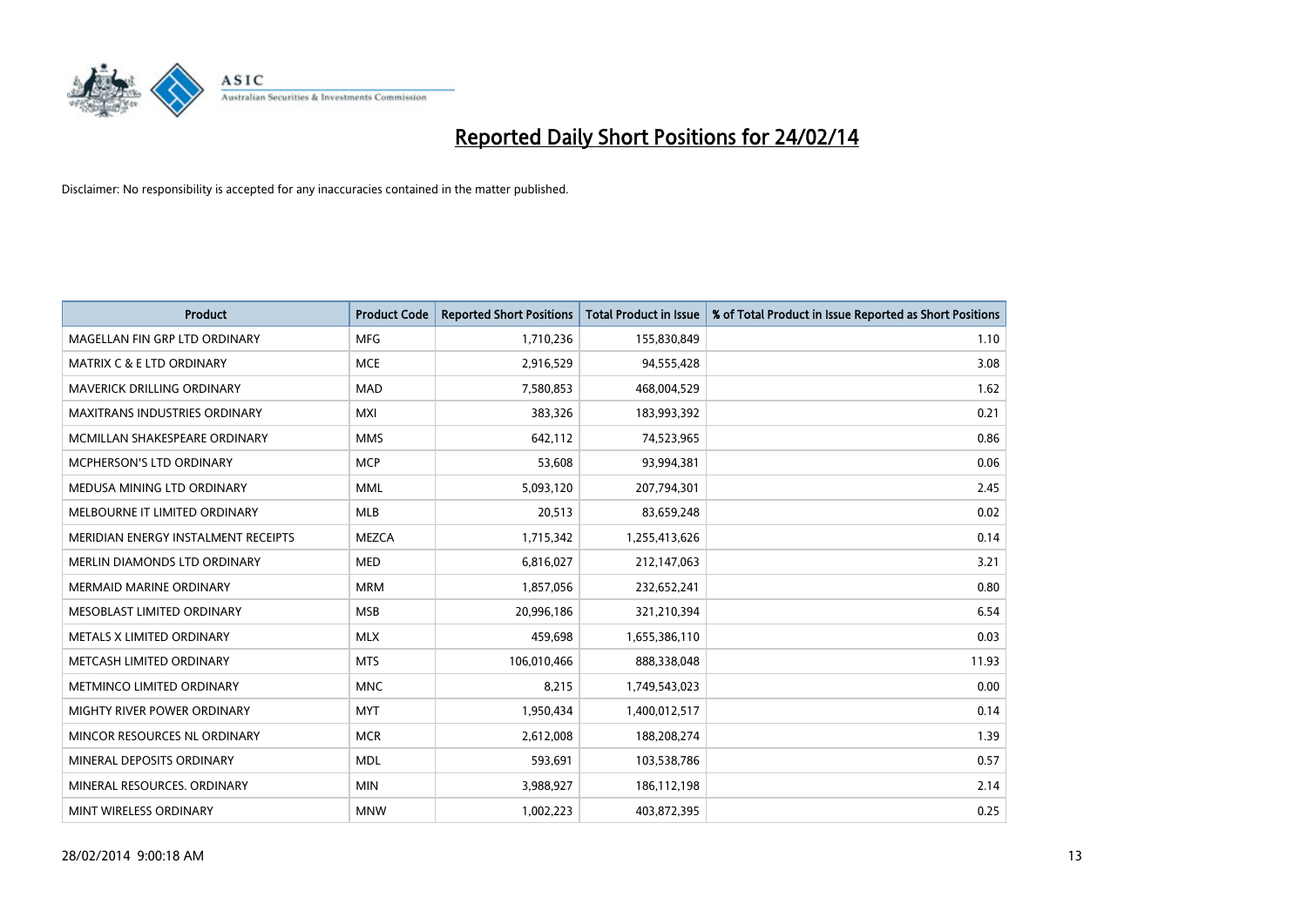

| <b>Product</b>                    | <b>Product Code</b> | <b>Reported Short Positions</b> | <b>Total Product in Issue</b> | % of Total Product in Issue Reported as Short Positions |
|-----------------------------------|---------------------|---------------------------------|-------------------------------|---------------------------------------------------------|
| MIRABELA NICKEL LTD ORDINARY      | <b>MBN</b>          | 18,855,648                      | 876,801,147                   | 2.15                                                    |
| MIRVAC GROUP STAPLED SECURITIES   | <b>MGR</b>          | 3,689,643                       | 3,664,938,678                 | 0.10                                                    |
| MOLOPO ENERGY LTD ORDINARY        | <b>MPO</b>          | 268,667                         | 247,133,976                   | 0.11                                                    |
| MONADELPHOUS GROUP ORDINARY       | <b>MND</b>          | 13,820,335                      | 92,308,047                    | 14.97                                                   |
| MORTGAGE CHOICE LTD ORDINARY      | <b>MOC</b>          | 57,490                          | 123,780,387                   | 0.05                                                    |
| <b>MOUNT GIBSON IRON ORDINARY</b> | MGX                 | 6,716,452                       | 1,090,584,232                 | 0.62                                                    |
| MULTIPLEX SITES SITES             | <b>MXUPA</b>        | 1,638                           | 4,500,000                     | 0.04                                                    |
| MURCHISON METALS LTD ORDINARY     | <b>MMX</b>          | 216,291                         | 450,497,346                   | 0.05                                                    |
| <b>MYER HOLDINGS LTD ORDINARY</b> | <b>MYR</b>          | 83,211,861                      | 585,684,551                   | 14.21                                                   |
| NANOSONICS LIMITED ORDINARY       | <b>NAN</b>          | 232,374                         | 263,125,129                   | 0.09                                                    |
| NATIONAL AUST, BANK ORDINARY      | <b>NAB</b>          | 7,263,817                       | 2,351,444,811                 | 0.31                                                    |
| NATIONAL STORAGE STAPLED          | <b>NSR</b>          | 9,275                           | 244,897,097                   | 0.00                                                    |
| NAVITAS LIMITED ORDINARY          | <b>NVT</b>          | 3,218,498                       | 375,416,910                   | 0.86                                                    |
| NEON ENERGY LIMITED ORDINARY      | <b>NEN</b>          | 1,114,484                       | 553,037,848                   | 0.20                                                    |
| NEUREN PHARMACEUT, ORDINARY       | <b>NEU</b>          | 304,766                         | 1,527,679,094                 | 0.02                                                    |
| NEW GUINEA ENERGY ORDINARY        | <b>NGE</b>          | 38,340,318                      | 846,541,193                   | 4.53                                                    |
| NEW HOPE CORPORATION ORDINARY     | <b>NHC</b>          | 271,893                         | 830,933,112                   | 0.03                                                    |
| NEWCREST MINING ORDINARY          | <b>NCM</b>          | 9,816,485                       | 766,510,971                   | 1.28                                                    |
| NEWS CORP A NON-VOTING CDI        | <b>NWSLV</b>        | 566,009                         | 3,888,141                     | 14.56                                                   |
| NEWS CORP B VOTING CDI            | <b>NWS</b>          | 3,074,218                       | 18,687,860                    | 16.45                                                   |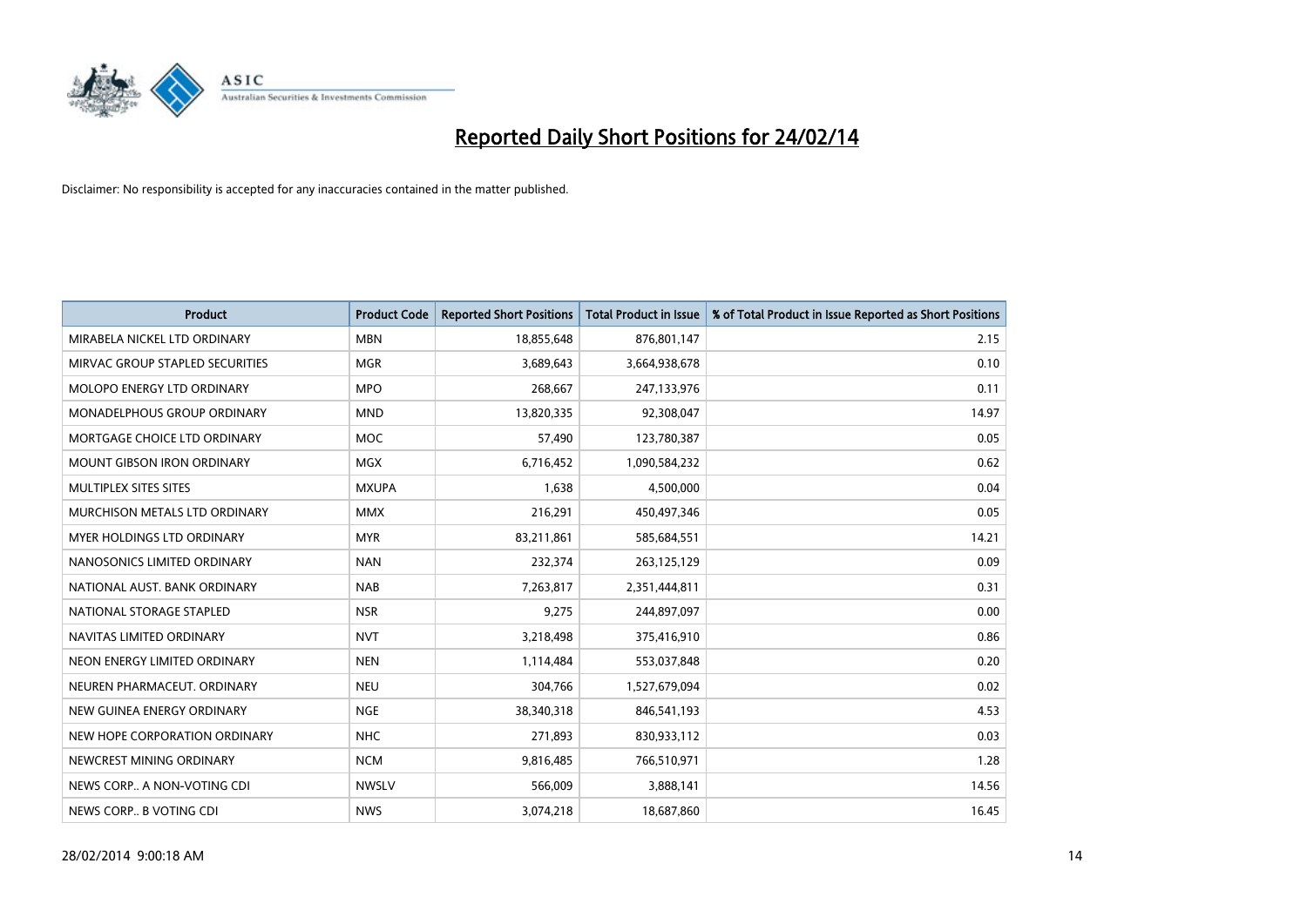

| <b>Product</b>                        | <b>Product Code</b> | <b>Reported Short Positions</b> | <b>Total Product in Issue</b> | % of Total Product in Issue Reported as Short Positions |
|---------------------------------------|---------------------|---------------------------------|-------------------------------|---------------------------------------------------------|
| NEWSAT LIMITED ORDINARY               | <b>NWT</b>          | 3,144,122                       | 596,460,931                   | 0.53                                                    |
| NEXTDC LIMITED ORDINARY               | <b>NXT</b>          | 9,072,248                       | 192,904,486                   | 4.70                                                    |
| NEXUS ENERGY LIMITED ORDINARY         | <b>NXS</b>          | 1,462,101                       | 1,330,219,459                 | 0.11                                                    |
| NIB HOLDINGS LIMITED ORDINARY         | <b>NHF</b>          | 3,772,714                       | 439,004,182                   | 0.86                                                    |
| NICK SCALI LIMITED ORDINARY           | <b>NCK</b>          | 2,001                           | 81,000,000                    | 0.00                                                    |
| NIDO PETROLEUM ORDINARY               | <b>NDO</b>          | 47,402                          | 2,048,317,635                 | 0.00                                                    |
| NINE ENTERTAINMENT ORDINARY           | <b>NEC</b>          | 11,065,130                      | 940,295,023                   | 1.18                                                    |
| NOBLE MINERAL RES ORDINARY            | <b>NMG</b>          | 2,365,726                       | 666,397,952                   | 0.36                                                    |
| NORTHERN IRON LTD ORDINARY            | <b>NFE</b>          | 99,741                          | 484,405,314                   | 0.02                                                    |
| NORTHERN STAR ORDINARY                | <b>NST</b>          | 977,523                         | 492,732,158                   | 0.20                                                    |
| NOVOGEN LIMITED ORDINARY              | <b>NRT</b>          | 129,193                         | 163,810,997                   | 0.08                                                    |
| NRW HOLDINGS LIMITED ORDINARY         | <b>NWH</b>          | 16,401,726                      | 278,888,011                   | 5.88                                                    |
| NUCOAL RESOURCES LTD ORDINARY         | <b>NCR</b>          | $\mathbf{1}$                    | 768,612,354                   | 0.00                                                    |
| NUFARM LIMITED ORDINARY               | <b>NUF</b>          | 16,052,609                      | 263,725,895                   | 6.09                                                    |
| <b>OAKTON LIMITED ORDINARY</b>        | <b>OKN</b>          | 782,308                         | 89,975,235                    | 0.87                                                    |
| OCEANAGOLD CORP. CHESS DEPOSITARY INT | <b>OGC</b>          | 979,481                         | 300,350,129                   | 0.33                                                    |
| OIL SEARCH LTD ORDINARY               | OSH                 | 15,579,467                      | 1,343,361,150                 | 1.16                                                    |
| OM HOLDINGS LIMITED ORDINARY          | OMH                 | 2,692,528                       | 733,423,337                   | 0.37                                                    |
| ORICA LIMITED ORDINARY                | ORI                 | 9,614,242                       | 370,255,009                   | 2.60                                                    |
| ORIGIN ENERGY ORDINARY                | <b>ORG</b>          | 8,417,475                       | 1,101,228,973                 | 0.76                                                    |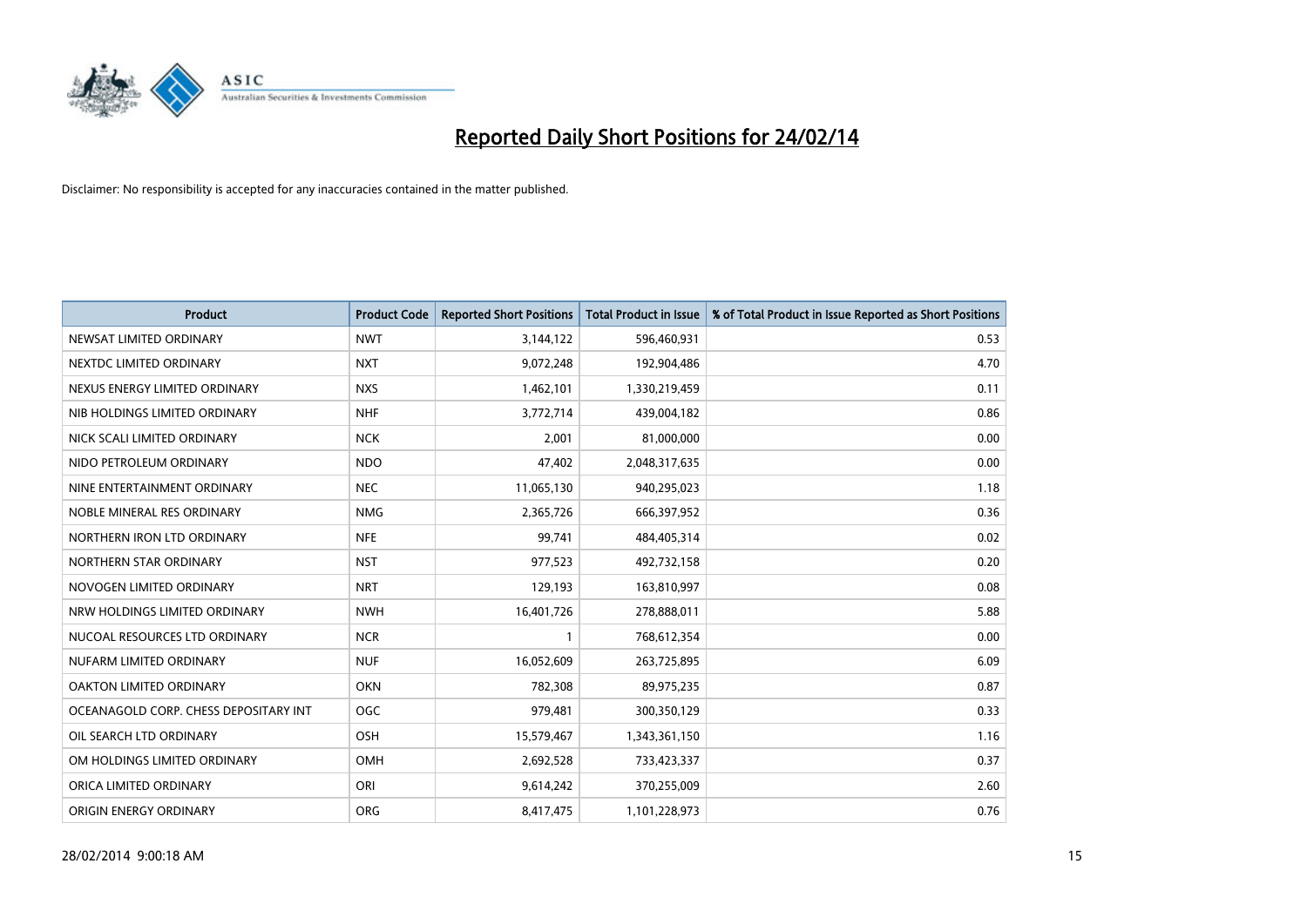

| <b>Product</b>                    | <b>Product Code</b> | <b>Reported Short Positions</b> | <b>Total Product in Issue</b> | % of Total Product in Issue Reported as Short Positions |
|-----------------------------------|---------------------|---------------------------------|-------------------------------|---------------------------------------------------------|
| OROCOBRE LIMITED ORDINARY         | <b>ORE</b>          | 1,342,903                       | 132,041,911                   | 1.02                                                    |
| ORORA LIMITED ORDINARY            | <b>ORA</b>          | 377,804                         | 1,206,684,923                 | 0.03                                                    |
| OROTONGROUP LIMITED ORDINARY      | <b>ORL</b>          | 208,011                         | 40,880,902                    | 0.51                                                    |
| OZ MINERALS ORDINARY              | <b>OZL</b>          | 9,957,633                       | 303,470,022                   | 3.28                                                    |
| <b>OZFOREX GROUP LTD ORDINARY</b> | <b>OFX</b>          | 2,159,952                       | 240,000,000                   | 0.90                                                    |
| <b>PACIFIC BRANDS ORDINARY</b>    | <b>PBG</b>          | 8,384,137                       | 912,915,695                   | 0.92                                                    |
| PACT GROUP HLDGS LTD ORDINARY     | <b>PGH</b>          | 2,135,395                       | 294,097,961                   | 0.73                                                    |
| PALADIN ENERGY LTD ORDINARY       | <b>PDN</b>          | 105,496,339                     | 964, 367, 284                 | 10.94                                                   |
| PANAUST LIMITED ORDINARY          | <b>PNA</b>          | 11,769,958                      | 620,724,651                   | 1.90                                                    |
| PANORAMIC RESOURCES ORDINARY      | PAN                 | 226,843                         | 322,275,824                   | 0.07                                                    |
| PANTERRA GOLD LTD ORDINARY        | PGI                 |                                 | 772,781,012                   | 0.00                                                    |
| PAPERLINX LIMITED ORDINARY        | <b>PPX</b>          | 145,095                         | 637,237,511                   | 0.02                                                    |
| PAPILLON RES LTD ORDINARY         | PIR                 | 9,179,308                       | 340,244,210                   | 2.70                                                    |
| PATTIES FOODS LTD ORDINARY        | PFL                 | 10,000                          | 139,144,338                   | 0.01                                                    |
| PEET LIMITED ORDINARY             | <b>PPC</b>          | 408,951                         | 433,389,348                   | 0.09                                                    |
| PENINSULA ENERGY LTD ORDINARY     | <b>PEN</b>          |                                 | 3,252,530,235                 | 0.00                                                    |
| PERPETUAL LIMITED ORDINARY        | <b>PPT</b>          | 1,010,546                       | 46,529,270                    | 2.17                                                    |
| PERSEUS MINING LTD ORDINARY       | <b>PRU</b>          | 9,735,152                       | 526,656,401                   | 1.85                                                    |
| PHARMAXIS LTD ORDINARY            | <b>PXS</b>          | 905,844                         | 309,052,349                   | 0.29                                                    |
| PHOSPHAGENICS LTD. ORDINARY       | POH                 | 50,000                          | 1,020,465,957                 | 0.00                                                    |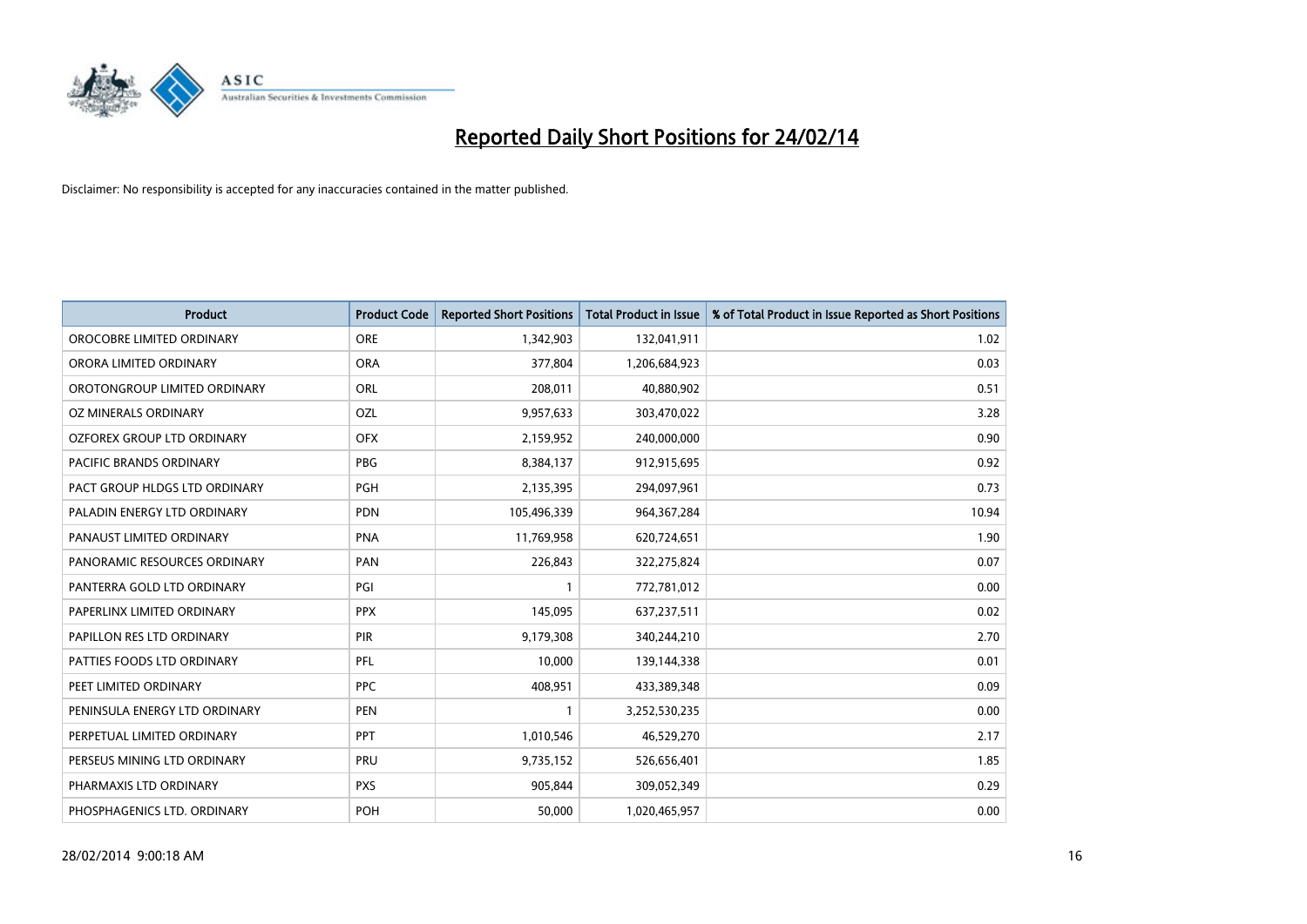

| <b>Product</b>                      | <b>Product Code</b> | <b>Reported Short Positions</b> | <b>Total Product in Issue</b> | % of Total Product in Issue Reported as Short Positions |
|-------------------------------------|---------------------|---------------------------------|-------------------------------|---------------------------------------------------------|
| PLATINUM ASSET ORDINARY             | <b>PTM</b>          | 490,680                         | 578,685,695                   | 0.08                                                    |
| PLATINUM AUSTRALIA ORDINARY         | <b>PLA</b>          | 836,127                         | 504,968,043                   | 0.17                                                    |
| PMP LIMITED ORDINARY                | <b>PMP</b>          | 1,584,873                       | 323,781,124                   | 0.49                                                    |
| PRANA BIOTECHNOLOGY ORDINARY        | PBT                 | 4,158,736                       | 422,659,996                   | 0.98                                                    |
| PREMIER INVESTMENTS ORDINARY        | <b>PMV</b>          | 216,683                         | 155,314,874                   | 0.14                                                    |
| PRIMA BIOMED LTD ORDINARY           | <b>PRR</b>          | 3,037,271                       | 1,228,709,341                 | 0.25                                                    |
| PRIMARY HEALTH CARE ORDINARY        | <b>PRY</b>          | 17,007,839                      | 504,956,647                   | 3.37                                                    |
| PRIME MEDIA GRP LTD ORDINARY        | <b>PRT</b>          | 1,446,811                       | 366,330,303                   | 0.39                                                    |
| PURA VIDA ENERGY NL ORDINARY        | <b>PVD</b>          | 5,490                           | 126,641,883                   | 0.00                                                    |
| <b>QANTAS AIRWAYS ORDINARY</b>      | QAN                 | 58,485,804                      | 2,196,330,250                 | 2.66                                                    |
| <b>OBE INSURANCE GROUP ORDINARY</b> | <b>OBE</b>          | 16,410,294                      | 1,248,704,599                 | 1.31                                                    |
| ORXPHARMA LTD ORDINARY              | QRX                 | 66,492                          | 164,115,969                   | 0.04                                                    |
| <b>QUBE HOLDINGS LTD ORDINARY</b>   | <b>QUB</b>          | 18,249,649                      | 931,433,499                   | 1.96                                                    |
| RAMELIUS RESOURCES ORDINARY         | <b>RMS</b>          | 169,047                         | 365,380,380                   | 0.05                                                    |
| RAMSAY HEALTH CARE ORDINARY         | <b>RHC</b>          | 2,315,464                       | 202,081,252                   | 1.15                                                    |
| <b>RCR TOMLINSON ORDINARY</b>       | <b>RCR</b>          | 511,845                         | 136,696,590                   | 0.37                                                    |
| <b>REA GROUP ORDINARY</b>           | <b>REA</b>          | 791,244                         | 131,714,699                   | 0.60                                                    |
| RECALL HOLDINGS LTD ORDINARY        | <b>REC</b>          | 659,761                         | 312,836,448                   | 0.21                                                    |
| <b>RECKON LIMITED ORDINARY</b>      | <b>RKN</b>          | 152,696                         | 126,913,066                   | 0.12                                                    |
| <b>RED 5 LIMITED ORDINARY</b>       | <b>RED</b>          | 162,100                         | 759,451,008                   | 0.02                                                    |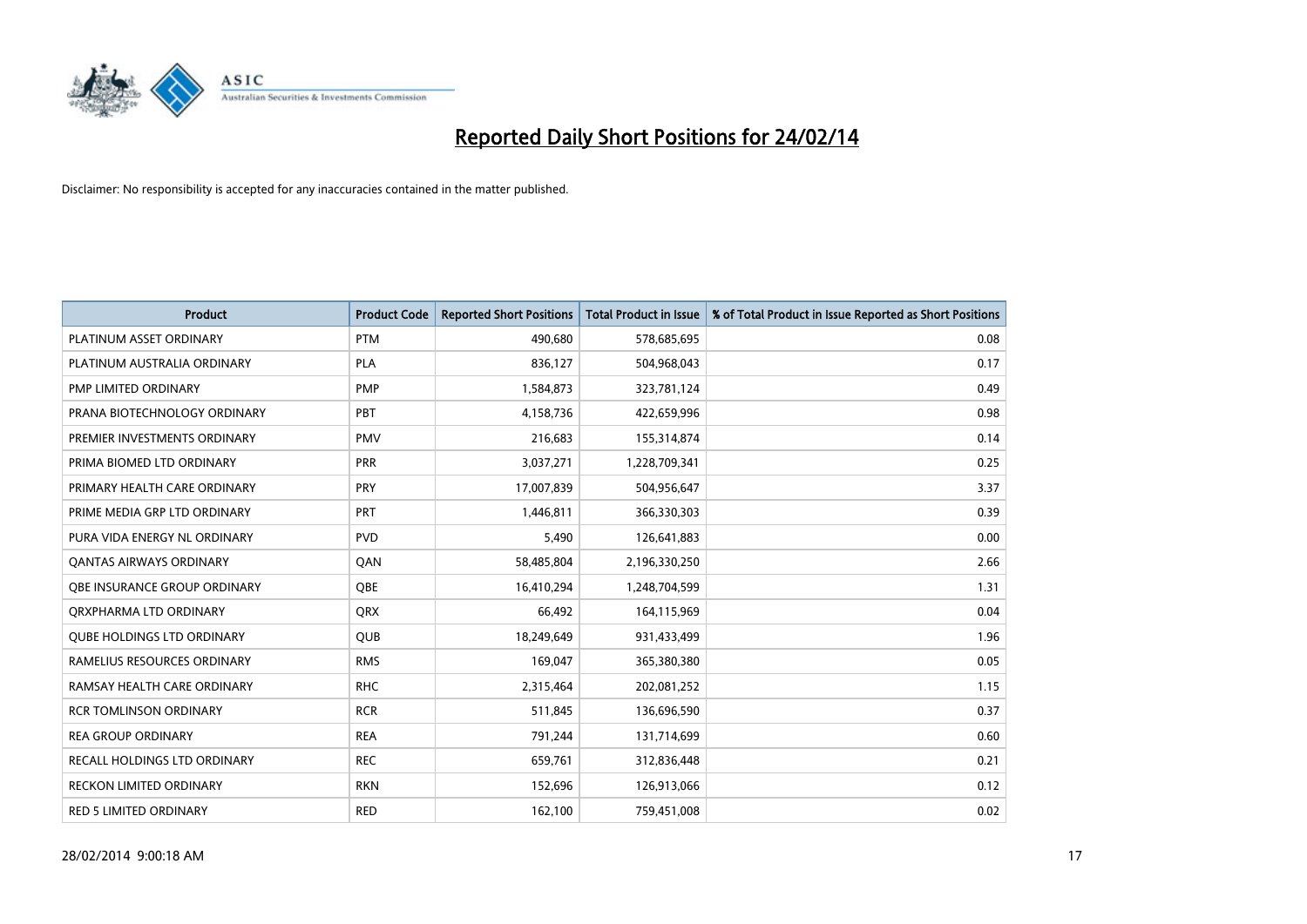

| <b>Product</b>                  | <b>Product Code</b> | <b>Reported Short Positions</b> | <b>Total Product in Issue</b> | % of Total Product in Issue Reported as Short Positions |
|---------------------------------|---------------------|---------------------------------|-------------------------------|---------------------------------------------------------|
| <b>RED FORK ENERGY ORDINARY</b> | <b>RFE</b>          | 3,750,547                       | 501,051,719                   | 0.75                                                    |
| REDBANK ENERGY LTD ORDINARY     | AEJ                 | 13                              | 786,287                       | 0.00                                                    |
| REECE AUSTRALIA LTD. ORDINARY   | <b>REH</b>          | 440                             | 99,600,000                    | 0.00                                                    |
| REED RESOURCES LTD ORDINARY     | <b>RDR</b>          | 498,500                         | 523,453,895                   | 0.10                                                    |
| <b>REGIS RESOURCES ORDINARY</b> | <b>RRL</b>          | 13,394,553                      | 499,744,095                   | 2.68                                                    |
| RESMED INC CDI 10:1             | <b>RMD</b>          | 31,452,975                      | 1,415,926,590                 | 2.22                                                    |
| <b>RESOLUTE MINING ORDINARY</b> | <b>RSG</b>          | 8,053,232                       | 641,189,223                   | 1.26                                                    |
| RESOURCE GENERATION ORDINARY    | <b>RES</b>          | 224,300                         | 581,380,338                   | 0.04                                                    |
| RETAIL FOOD GROUP ORDINARY      | <b>RFG</b>          | 3,259,319                       | 144,049,390                   | 2.26                                                    |
| REX MINERALS LIMITED ORDINARY   | <b>RXM</b>          | 1,663,804                       | 188,907,284                   | 0.88                                                    |
| RIDLEY CORPORATION ORDINARY     | <b>RIC</b>          | 36,165                          | 307,817,071                   | 0.01                                                    |
| RIO TINTO LIMITED ORDINARY      | <b>RIO</b>          | 5,067,262                       | 435,758,720                   | 1.16                                                    |
| ROC OIL COMPANY ORDINARY        | <b>ROC</b>          | 770,470                         | 686,461,740                   | 0.11                                                    |
| ROYAL WOLF HOLDINGS ORDINARY    | <b>RWH</b>          | 192,532                         | 100,387,052                   | 0.19                                                    |
| RURALCO HOLDINGS ORDINARY       | <b>RHL</b>          | 1,000                           | 62,711,592                    | 0.00                                                    |
| SAI GLOBAL LIMITED ORDINARY     | SAI                 | 10,750,213                      | 210,751,657                   | 5.10                                                    |
| SALMAT LIMITED ORDINARY         | <b>SLM</b>          | 998                             | 159,812,799                   | 0.00                                                    |
| SAMSON OIL & GAS LTD ORDINARY   | SSN                 | 8,978,000                       | 2,547,627,193                 | 0.35                                                    |
| SANDFIRE RESOURCES ORDINARY     | <b>SFR</b>          | 1,208,486                       | 155,640,968                   | 0.78                                                    |
| SANTOS LTD ORDINARY             | <b>STO</b>          | 5,037,793                       | 970,268,810                   | 0.52                                                    |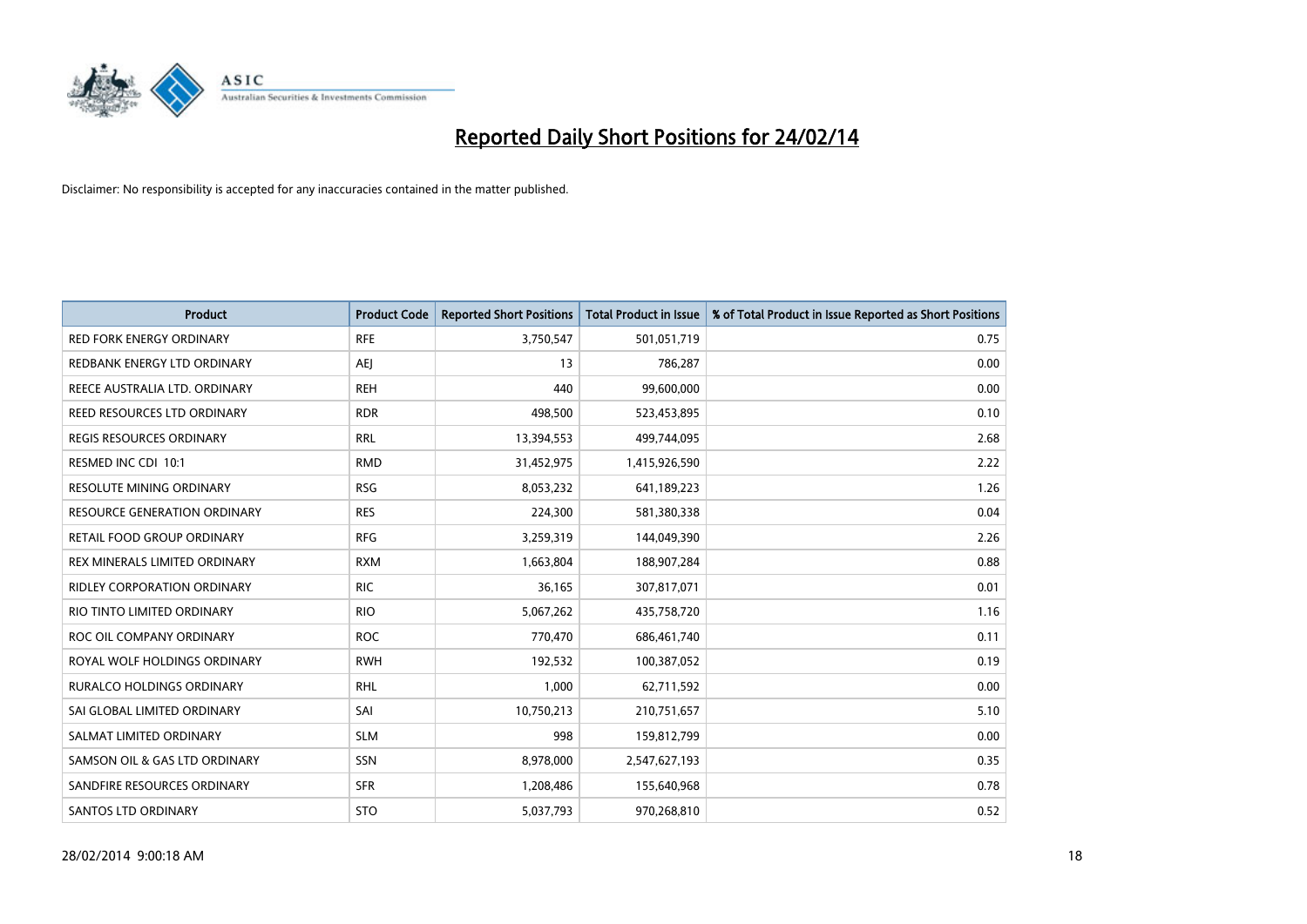

| <b>Product</b>                           | <b>Product Code</b> | <b>Reported Short Positions</b> | <b>Total Product in Issue</b> | % of Total Product in Issue Reported as Short Positions |
|------------------------------------------|---------------------|---------------------------------|-------------------------------|---------------------------------------------------------|
| SARACEN MINERAL ORDINARY                 | <b>SAR</b>          | 918,942                         | 595,263,186                   | 0.15                                                    |
| SCA PROPERTY GROUP STAPLED SECURITIES    | SCP                 | 40,880,927                      | 648,628,320                   | 6.30                                                    |
| SEDGMAN LIMITED ORDINARY                 | <b>SDM</b>          | 203,293                         | 223,224,636                   | 0.09                                                    |
| SEEK LIMITED ORDINARY                    | <b>SEK</b>          | 5,076,762                       | 339,167,526                   | 1.50                                                    |
| SELECT HARVESTS ORDINARY                 | <b>SHV</b>          | 79,748                          | 57,815,720                    | 0.14                                                    |
| SENEX ENERGY LIMITED ORDINARY            | SXY                 | 7,904,112                       | 1,145,008,917                 | 0.69                                                    |
| SERVCORP LIMITED ORDINARY                | <b>SRV</b>          | 18,037                          | 98,432,275                    | 0.02                                                    |
| SERVICE STREAM ORDINARY                  | <b>SSM</b>          | 30                              | 284,443,570                   | 0.00                                                    |
| SEVEN GROUP HOLDINGS ORDINARY            | <b>SVW</b>          | 3,505,930                       | 308,160,281                   | 1.14                                                    |
| SEVEN WEST MEDIA LTD ORDINARY            | SWM                 | 8,030,189                       | 999,160,872                   | 0.80                                                    |
| SIGMA PHARMACEUTICAL ORDINARY            | <b>SIP</b>          | 7,969,940                       | 1,119,954,243                 | 0.71                                                    |
| SILEX SYSTEMS ORDINARY                   | <b>SLX</b>          | 2,916,675                       | 170,367,734                   | 1.71                                                    |
| SILVER CHEF LIMITED ORDINARY             | SIV                 | 150,986                         | 29,333,629                    | 0.51                                                    |
| SILVER LAKE RESOURCE ORDINARY            | <b>SLR</b>          | 27,289,859                      | 437,594,758                   | 6.24                                                    |
| SIMS METAL MGMT LTD ORDINARY             | SGM                 | 12,036,023                      | 204,459,583                   | 5.89                                                    |
| SINGAPORE TELECOMM. CHESS DEPOSITARY INT | SGT                 | 7,140,367                       | 152,192,407                   | 4.69                                                    |
| SINO GAS ENERGY ORDINARY                 | SEH                 | 156,314                         | 1,530,457,040                 | 0.01                                                    |
| SIRIUS RESOURCES NL ORDINARY             | <b>SIR</b>          | 10,267,093                      | 261,980,167                   | 3.92                                                    |
| SIRTEX MEDICAL ORDINARY                  | <b>SRX</b>          | 62,936                          | 56,108,439                    | 0.11                                                    |
| SKILLED GROUP LTD ORDINARY               | <b>SKE</b>          | 2,579,766                       | 235,254,496                   | 1.10                                                    |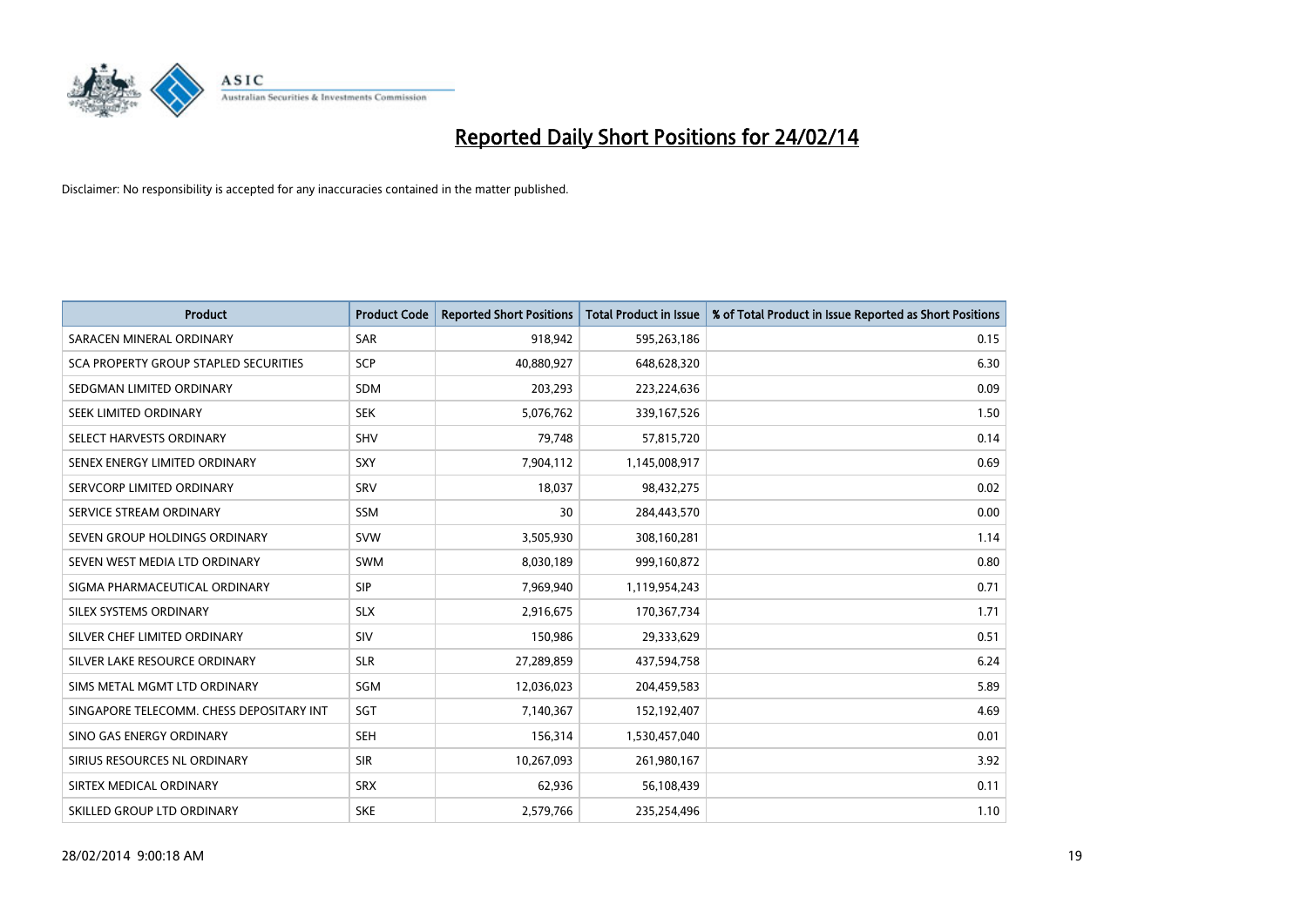

| <b>Product</b>                           | <b>Product Code</b> | <b>Reported Short Positions</b> | <b>Total Product in Issue</b> | % of Total Product in Issue Reported as Short Positions |
|------------------------------------------|---------------------|---------------------------------|-------------------------------|---------------------------------------------------------|
| <b>SKY NETWORK ORDINARY</b>              | <b>SKT</b>          | 62,069                          | 389,139,785                   | 0.02                                                    |
| SKYCITY ENT GRP LTD ORDINARY             | <b>SKC</b>          | 234,487                         | 580,016,676                   | 0.04                                                    |
| <b>SLATER &amp; GORDON ORDINARY</b>      | SGH                 | 1,458,066                       | 203,821,542                   | 0.72                                                    |
| SMS MANAGEMENT. ORDINARY                 | <b>SMX</b>          | 2,919,635                       | 70,099,763                    | 4.16                                                    |
| SONIC HEALTHCARE ORDINARY                | <b>SHL</b>          | 4,921,957                       | 400,746,556                   | 1.23                                                    |
| SOUL PATTINSON (W.H) ORDINARY            | SOL                 | 52,147                          | 239,395,320                   | 0.02                                                    |
| SOUTH BOULDER MINES ORDINARY             | <b>STB</b>          |                                 | 128,477,826                   | 0.00                                                    |
| SP AUSNET STAPLED SECURITIES             | SPN                 | 70,347,329                      | 3,386,607,080                 | 2.08                                                    |
| SPARK INFRASTRUCTURE STAPLED NOTE & UNIT | SKI                 | 60,516,010                      | 1,326,734,264                 | 4.56                                                    |
| SPDR 200 FUND ETF UNITS                  | <b>STW</b>          | 127,966                         | 45,626,368                    | 0.28                                                    |
| SPDR 200 RESOURCES ETF UNITS             | <b>OZR</b>          | 64,788                          | 1,601,962                     | 4.04                                                    |
| SPDR SMALL ORDS ETF UNITS                | SSO                 | 178,018                         | 801,304                       | 22.22                                                   |
| SPECIALTY FASHION ORDINARY               | <b>SFH</b>          | 50,001                          | 192,236,121                   | 0.03                                                    |
| ST BARBARA LIMITED ORDINARY              | SBM                 | 18,916,709                      | 488,074,077                   | 3.88                                                    |
| STARPHARMA HOLDINGS ORDINARY             | SPL                 | 14,115,218                      | 284,664,680                   | 4.96                                                    |
| STEADFAST GROUP LTD ORDINARY             | SDF                 | 898,664                         | 500,971,408                   | 0.18                                                    |
| STHN CROSS MEDIA ORDINARY                | SXL                 | 3,765,517                       | 705,099,800                   | 0.53                                                    |
| STOCKLAND UNITS/ORD STAPLED              | SGP                 | 15,923,330                      | 2,305,750,747                 | 0.69                                                    |
| STRAITS RES LTD. ORDINARY                | SRO                 | 28,747                          | 1,217,730,293                 | 0.00                                                    |
| STRATA-X ENERGY LTD CDI 1:1              | <b>SXA</b>          | 9,651,064                       | 88,970,180                    | 10.85                                                   |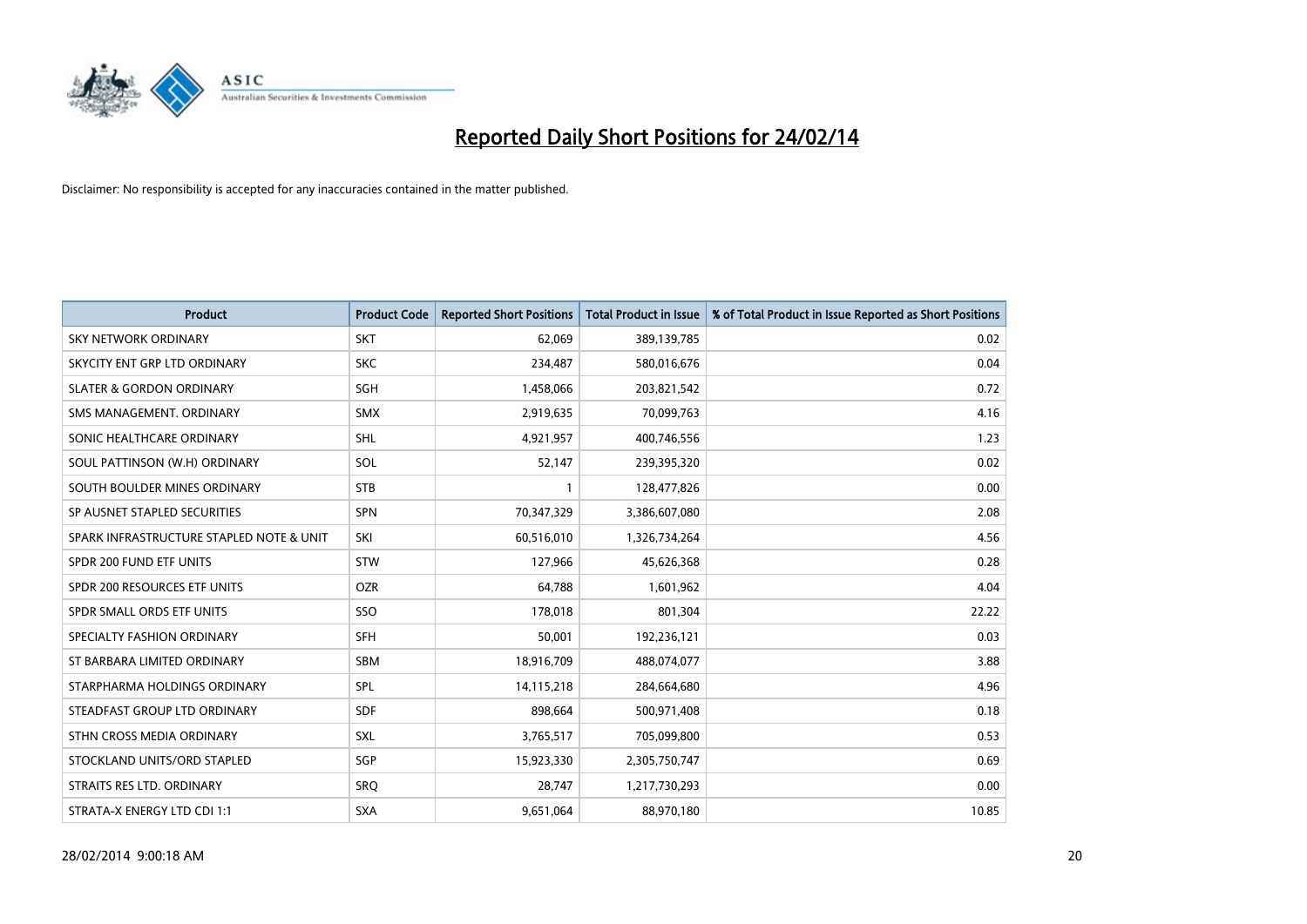

| <b>Product</b>                       | <b>Product Code</b> | <b>Reported Short Positions</b> | <b>Total Product in Issue</b> | % of Total Product in Issue Reported as Short Positions |
|--------------------------------------|---------------------|---------------------------------|-------------------------------|---------------------------------------------------------|
| STRIKE ENERGY LTD ORDINARY           | <b>STX</b>          | 5,000                           | 706,519,664                   | 0.00                                                    |
| STW COMMUNICATIONS ORDINARY          | SGN                 | 721,784                         | 403,828,512                   | 0.18                                                    |
| <b>SUDA LTD ORDINARY</b>             | <b>SUD</b>          | 13,255,866                      | 922,152,169                   | 1.44                                                    |
| SUNCORP GROUP LTD ORDINARY           | <b>SUN</b>          | 4,124,839                       | 1,286,600,980                 | 0.32                                                    |
| SUNDANCE ENERGY ORDINARY             | <b>SEA</b>          | 3,534,864                       | 463,173,668                   | 0.76                                                    |
| SUNDANCE RESOURCES ORDINARY          | <b>SDL</b>          | 59,417,075                      | 3,079,369,367                 | 1.93                                                    |
| SUNLAND GROUP LTD ORDINARY           | <b>SDG</b>          | 18,391                          | 181,710,087                   | 0.01                                                    |
| SUPER RET REP LTD ORDINARY           | SUL                 | 3,550,809                       | 196,731,620                   | 1.80                                                    |
| SYD AIRPORT STAPLED US PROHIBIT.     | <b>SYD</b>          | 21,193,746                      | 2,216,216,041                 | 0.96                                                    |
| SYRAH RESOURCES ORDINARY             | <b>SYR</b>          | 3,647,148                       | 162,385,614                   | 2.25                                                    |
| <b>TABCORP HOLDINGS LTD ORDINARY</b> | <b>TAH</b>          | 20,260,854                      | 754,274,706                   | 2.69                                                    |
| TAP OIL LIMITED ORDINARY             | <b>TAP</b>          | 703,729                         | 242,237,221                   | 0.29                                                    |
| TASSAL GROUP LIMITED ORDINARY        | <b>TGR</b>          | 43,939                          | 146,507,029                   | 0.03                                                    |
| <b>TATTS GROUP LTD ORDINARY</b>      | <b>TTS</b>          | 8,282,919                       | 1,417,117,821                 | 0.58                                                    |
| <b>TECHNOLOGY ONE ORDINARY</b>       | <b>TNE</b>          | 5,055                           | 307,751,455                   | 0.00                                                    |
| TELECOM CORPORATION ORDINARY         | <b>TEL</b>          | 10,755,092                      | 1,824,150,788                 | 0.59                                                    |
| TELSTRA CORPORATION. ORDINARY        | <b>TLS</b>          | 40,630,658                      | 12,443,074,357                | 0.33                                                    |
| TEN NETWORK HOLDINGS ORDINARY        | <b>TEN</b>          | 145,938,324                     | 2,629,185,201                 | 5.55                                                    |
| TERANGA GOLD CORP CDI 1:1            | <b>TGZ</b>          | 521,081                         | 109,048,271                   | 0.48                                                    |
| THE REJECT SHOP ORDINARY             | <b>TRS</b>          | 1,718,831                       | 28,826,248                    | 5.96                                                    |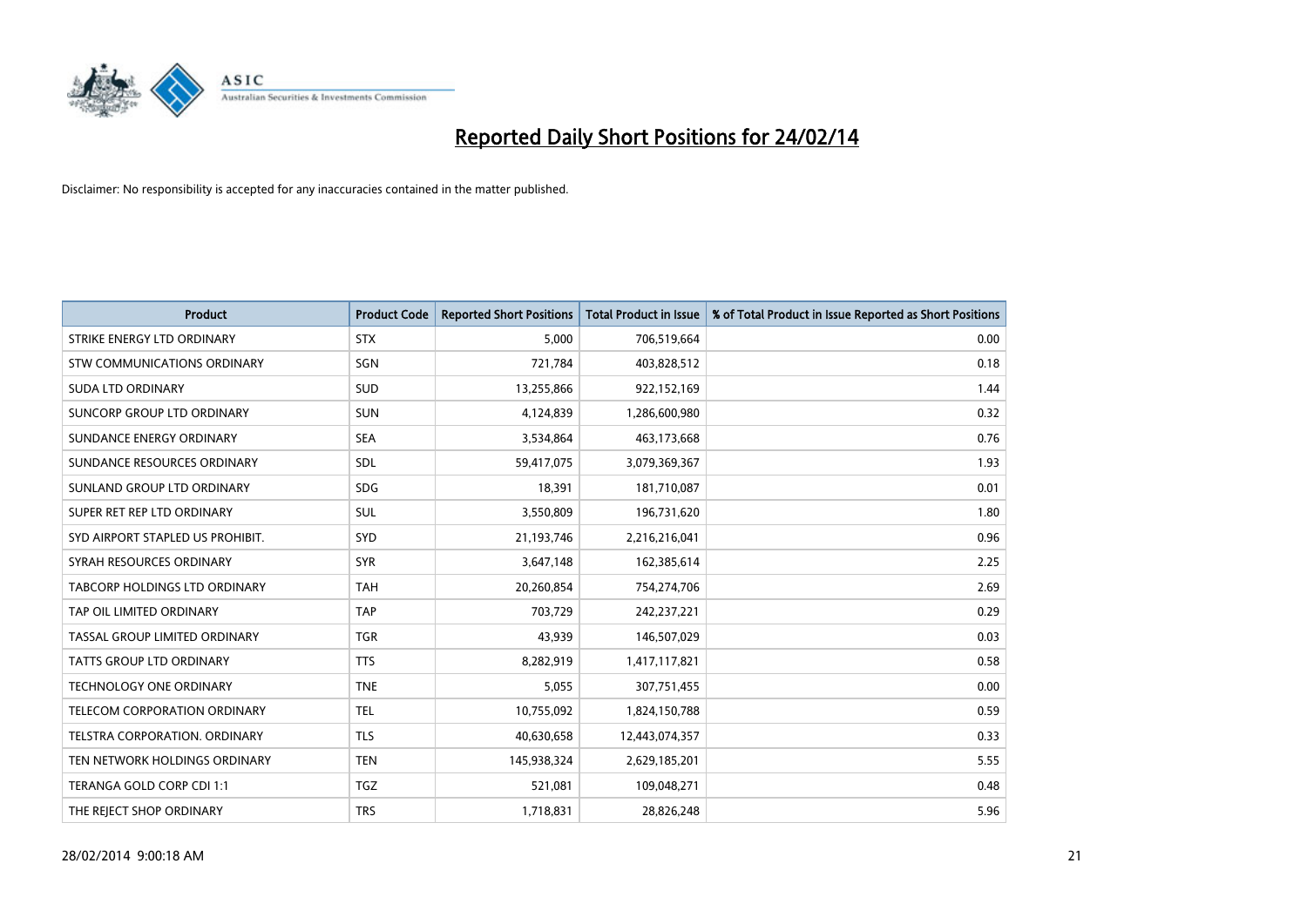

| <b>Product</b>                        | <b>Product Code</b> | <b>Reported Short Positions</b> | <b>Total Product in Issue</b> | % of Total Product in Issue Reported as Short Positions |
|---------------------------------------|---------------------|---------------------------------|-------------------------------|---------------------------------------------------------|
| THORN GROUP LIMITED ORDINARY          | <b>TGA</b>          | 285,408                         | 149,494,813                   | 0.19                                                    |
| TIGER RESOURCES ORDINARY              | <b>TGS</b>          | 1,071,535                       | 803,311,695                   | 0.13                                                    |
| TOLL HOLDINGS LTD ORDINARY            | <b>TOL</b>          | 32,037,536                      | 717,133,875                   | 4.47                                                    |
| TOX FREE SOLUTIONS ORDINARY           | <b>TOX</b>          | 1,998,469                       | 133,242,359                   | 1.50                                                    |
| TPG TELECOM LIMITED ORDINARY          | <b>TPM</b>          | 1,530,333                       | 793,808,141                   | 0.19                                                    |
| <b>TRADE ME GROUP ORDINARY</b>        | <b>TME</b>          | 635,842                         | 396,548,005                   | 0.16                                                    |
| TRANSFIELD SERVICES ORDINARY          | <b>TSE</b>          | 31,786,023                      | 512,457,716                   | 6.20                                                    |
| TRANSPACIFIC INDUST. ORDINARY         | <b>TPI</b>          | 20,481,993                      | 1,578,786,704                 | 1.30                                                    |
| TRANSURBAN GROUP TRIPLE STAPLED SEC.  | <b>TCL</b>          | 5,669,060                       | 1,491,855,200                 | 0.38                                                    |
| <b>TREASURY GROUP ORDINARY</b>        | <b>TRG</b>          | 17,779                          | 23,070,755                    | 0.08                                                    |
| TREASURY WINE ESTATE ORDINARY         | <b>TWE</b>          | 36,098,112                      | 647,227,144                   | 5.58                                                    |
| TROY RESOURCES LTD ORDINARY           | <b>TRY</b>          | 1,349,678                       | 168,486,562                   | 0.80                                                    |
| TWENTY-FIRST FOX INC A NON-VOTING CDI | <b>FOXLV</b>        | 338,153                         | 7,971,842                     | 4.24                                                    |
| TWENTY-FIRST FOX INC B VOTING CDI     | <b>FOX</b>          | 1,775,032                       | 188,594,825                   | 0.94                                                    |
| <b>UGL LIMITED ORDINARY</b>           | UGL                 | 24,272,147                      | 166,511,240                   | 14.58                                                   |
| UNILIFE CORPORATION CDI 6:1           | <b>UNS</b>          | 455                             | 268,224,054                   | 0.00                                                    |
| UXC LIMITED ORDINARY                  | <b>UXC</b>          | 996,846                         | 320,551,687                   | 0.31                                                    |
| <b>VEDA GROUP LTD ORDINARY</b>        | <b>VED</b>          | 10,225,066                      | 842,055,406                   | 1.21                                                    |
| <b>VILLAGE ROADSHOW LTD ORDINARY</b>  | <b>VRL</b>          | 868,346                         | 159,493,510                   | 0.54                                                    |
| <b>VIRGIN AUS HLDG LTD ORDINARY</b>   | VAH                 | 81,567,739                      | 3,514,807,839                 | 2.32                                                    |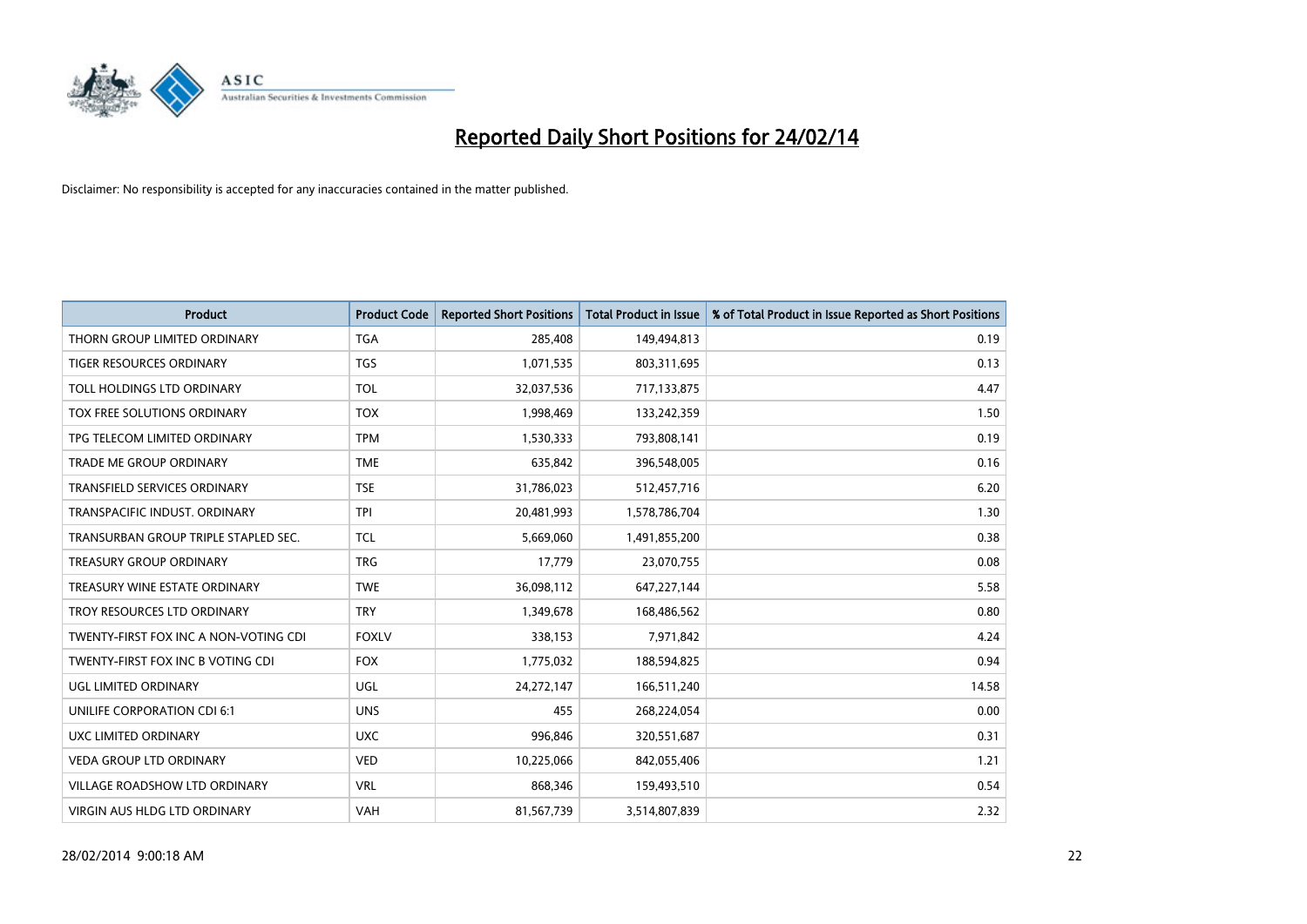

| <b>Product</b>                       | <b>Product Code</b> | <b>Reported Short Positions</b> | <b>Total Product in Issue</b> | % of Total Product in Issue Reported as Short Positions |
|--------------------------------------|---------------------|---------------------------------|-------------------------------|---------------------------------------------------------|
| <b>VIRTUS HEALTH LTD ORDINARY</b>    | <b>VRT</b>          | 2,290,873                       | 79,536,601                    | 2.88                                                    |
| VISION EYE INSTITUTE ORDINARY        | <b>VEI</b>          | 691,480                         | 160,759,740                   | 0.43                                                    |
| <b>VOCATION LTD ORDINARY</b>         | <b>VET</b>          | 9,393,549                       | 200,000,000                   | 4.70                                                    |
| <b>WATPAC LIMITED ORDINARY</b>       | <b>WTP</b>          | 2,843                           | 184,332,526                   | 0.00                                                    |
| WEBIET LIMITED ORDINARY              | <b>WEB</b>          | 2,814,509                       | 79,397,959                    | 3.54                                                    |
| <b>WESFARMERS LIMITED ORDINARY</b>   | <b>WES</b>          | 3,949,805                       | 1,143,274,951                 | 0.35                                                    |
| WESTERN AREAS LTD ORDINARY           | <b>WSA</b>          | 21,791,465                      | 196,862,806                   | 11.07                                                   |
| WESTERN DESERT RES. ORDINARY         | <b>WDR</b>          | 3,419,610                       | 500,040,257                   | 0.68                                                    |
| WESTFIELD GROUP ORD/UNIT STAPLED SEC | <b>WDC</b>          | 6,662,053                       | 2,113,501,814                 | 0.32                                                    |
| WESTFIELD RETAIL TST UNIT STAPLED    | <b>WRT</b>          | 23,083,621                      | 2,979,214,029                 | 0.77                                                    |
| WESTPAC BANKING CORP ORDINARY        | <b>WBC</b>          | 18,226,710                      | 3,109,048,309                 | 0.59                                                    |
| WHITE ENERGY COMPANY ORDINARY        | <b>WEC</b>          | 1,659,422                       | 322,974,494                   | 0.51                                                    |
| <b>WHITEHAVEN COAL ORDINARY</b>      | <b>WHC</b>          | 62,932,199                      | 1,025,692,710                 | 6.14                                                    |
| WINDIMURRA VANADIUM ORDINARY         | <b>WVL</b>          | 20,461                          | 19,284,366                    | 0.11                                                    |
| WOODSIDE PETROLEUM ORDINARY          | <b>WPL</b>          | 5,090,295                       | 823,910,657                   | 0.62                                                    |
| WOOLWORTHS LIMITED ORDINARY          | <b>WOW</b>          | 6,902,337                       | 1,254,628,662                 | 0.55                                                    |
| WORLEYPARSONS LTD ORDINARY           | <b>WOR</b>          | 3,090,589                       | 243,480,720                   | 1.27                                                    |
| WOTIF.COM HOLDINGS ORDINARY          | <b>WTF</b>          | 9,897,820                       | 211,736,244                   | 4.67                                                    |
| XERO LTD ORDINARY                    | <b>XRO</b>          | 1,390,400                       | 127,549,992                   | 1.09                                                    |
| YANCOAL AUST LTD CVR SHARES          | <b>YALN</b>         | 17,829,134                      | 87,645,184                    | 20.34                                                   |